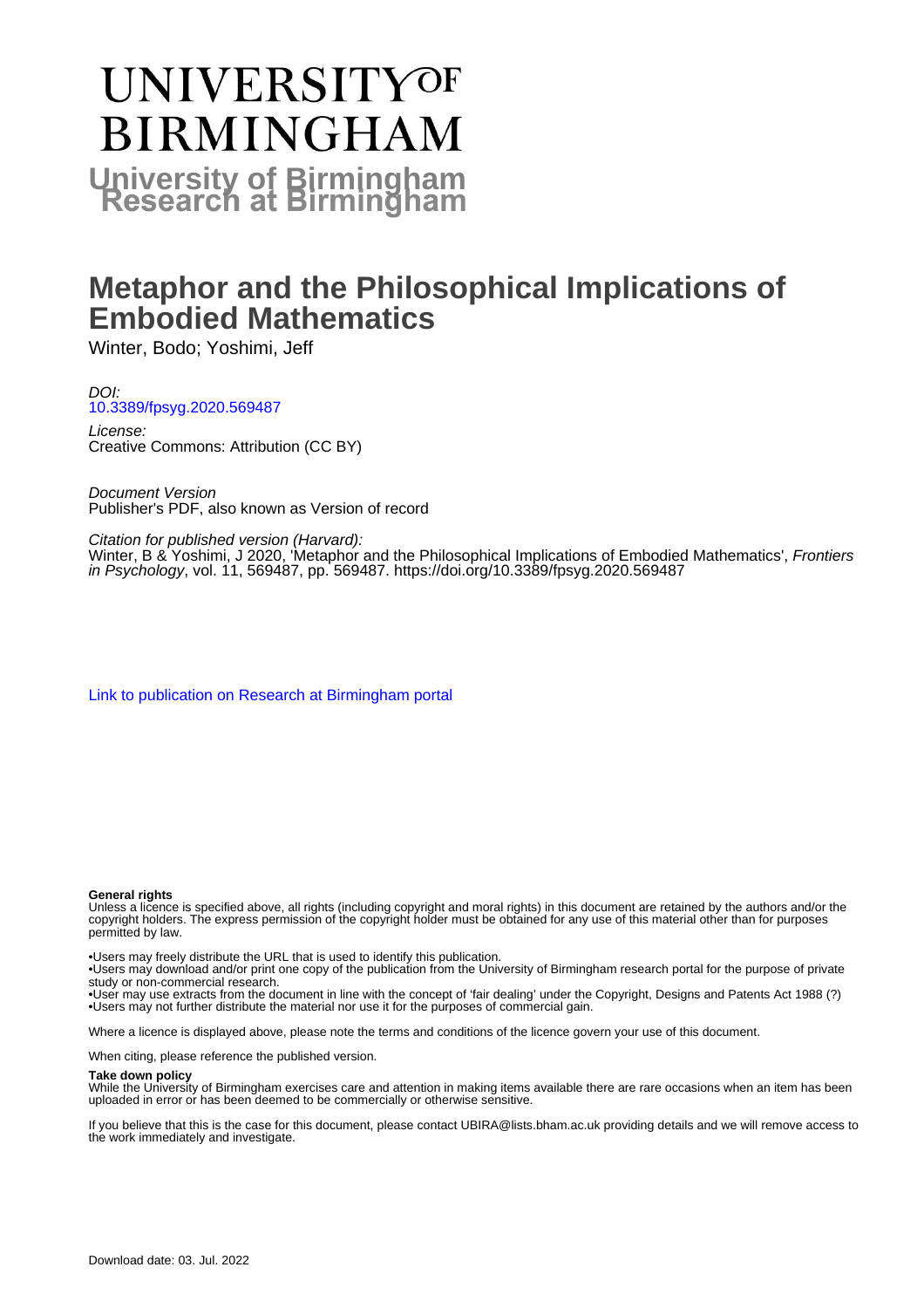



# [Metaphor and the Philosophical](https://www.frontiersin.org/articles/10.3389/fpsyg.2020.569487/full)  [Implications of Embodied](https://www.frontiersin.org/articles/10.3389/fpsyg.2020.569487/full)  **[Mathematics](https://www.frontiersin.org/articles/10.3389/fpsyg.2020.569487/full)**

#### *Bodo Winter1 \* and Jeff Yoshimi2*

*1 Department of English Language and Linguistics, University of Birmingham, Birmingham, United Kingdom, 2Cognitive and Information Sciences, University of California, Merced, Merced, CA, United States*

Embodied approaches to cognition see abstract thought and language as grounded in interactions between mind, body, and world. A particularly important challenge for embodied approaches to cognition is mathematics, perhaps the most abstract domain of human knowledge. Conceptual metaphor theory, a branch of cognitive linguistics, describes how abstract mathematical concepts are grounded in concrete physical representations. In this paper, we consider the implications of this research for the metaphysics and epistemology of mathematics. In the case of metaphysics, we argue that embodied mathematics is neutral in the sense of being compatible with all existing accounts of what mathematical entities really are. However, embodied mathematics may be able to revive an older position known as psychologism and overcome the difficulties it faces. In the case of epistemology, we argue that the evidence collected in the embodied mathematics literature is inconclusive: It does not show that abstract mathematical thinking is constituted by metaphor; it may simply show that abstract thinking is facilitated by metaphor. Our arguments suggest that closer interaction between the philosophy and cognitive science of mathematics could yield a more precise, empirically informed account of what mathematics is and how we come to have knowledge of it.

### **OPEN ACCESS**

#### *Edited by:*

*Manuel De Vega, University of La Laguna, Spain*

#### *Reviewed by:*

*Markus Pantsar, University of Helsinki, Finland Paul Henry Thibodeau, Oberlin College, United States*

#### *\*Correspondence:*

*Bodo Winter [bodo@bodowinter.com](mailto:bodo@bodowinter.com)*

#### *Specialty section:*

*This article was submitted to Theoretical and Philosophical Psychology, a section of the journal Frontiers in Psychology*

*Received: 04 June 2020 Accepted: 28 September 2020 Published: 02 November 2020*

#### *Citation:*

*Winter B and Yoshimi J (2020) Metaphor and the Philosophical Implications of Embodied Mathematics. Front. Psychol. 11:569487. [doi: 10.3389/fpsyg.2020.569487](https://doi.org/10.3389/fpsyg.2020.569487)* Keywords: conceptual metaphor, embodied cognition, numerical cognition, mathematical cognition, embodied mathematics, philosophy of mathematics, SNARC, cognitive linguistics

# INTRODUCTION

Embodied approaches to cognition emphasize the role of the body, action, and sensory perception in mental processes. While there are important differences between what different researchers mean by "embodied cognition" (e.g., [Wilson, 2002;](#page-13-0) [Wilson and Golonka, 2013;](#page-13-1) [Wilson and](#page-13-2)  [Foglia, 2015\)](#page-13-2), all accept in some form or another that higher-level processes, such as language, are influenced by or even "structured by our constant encounter and interaction with the world *via* our bodies and brains" [\(Gallese and Lakoff, 2005,](#page-12-0) p. 456). Those who study embodied cognition also draw to various degrees on what are called "dynamical," "extended," "ecological," "embedded," "situated," and "enactive" approaches to cognition (e.g., [Spivey, 2007](#page-13-3); [Yoshimi,](#page-13-4)  [2012;](#page-13-4) [Wilson and Foglia, 2015](#page-13-2)). This set of theories is as diverse as these names suggest, but one of their common features is a shared rejection of the view that human cognition is best characterized as an abstract symbol processor.

A particularly influential approach to embodied cognition is conceptual metaphor theory [\(Boroditsky and Ramscar, 2002](#page-11-0); [Gibbs, 2005;](#page-12-1) [Landau et al., 2010](#page-12-2); [Wilson and Foglia, 2015](#page-13-2)). According to this theory, metaphors are part and parcel of everyday thought and linguistic activity: They ground the abstract and intangible in concrete concepts accessible to the senses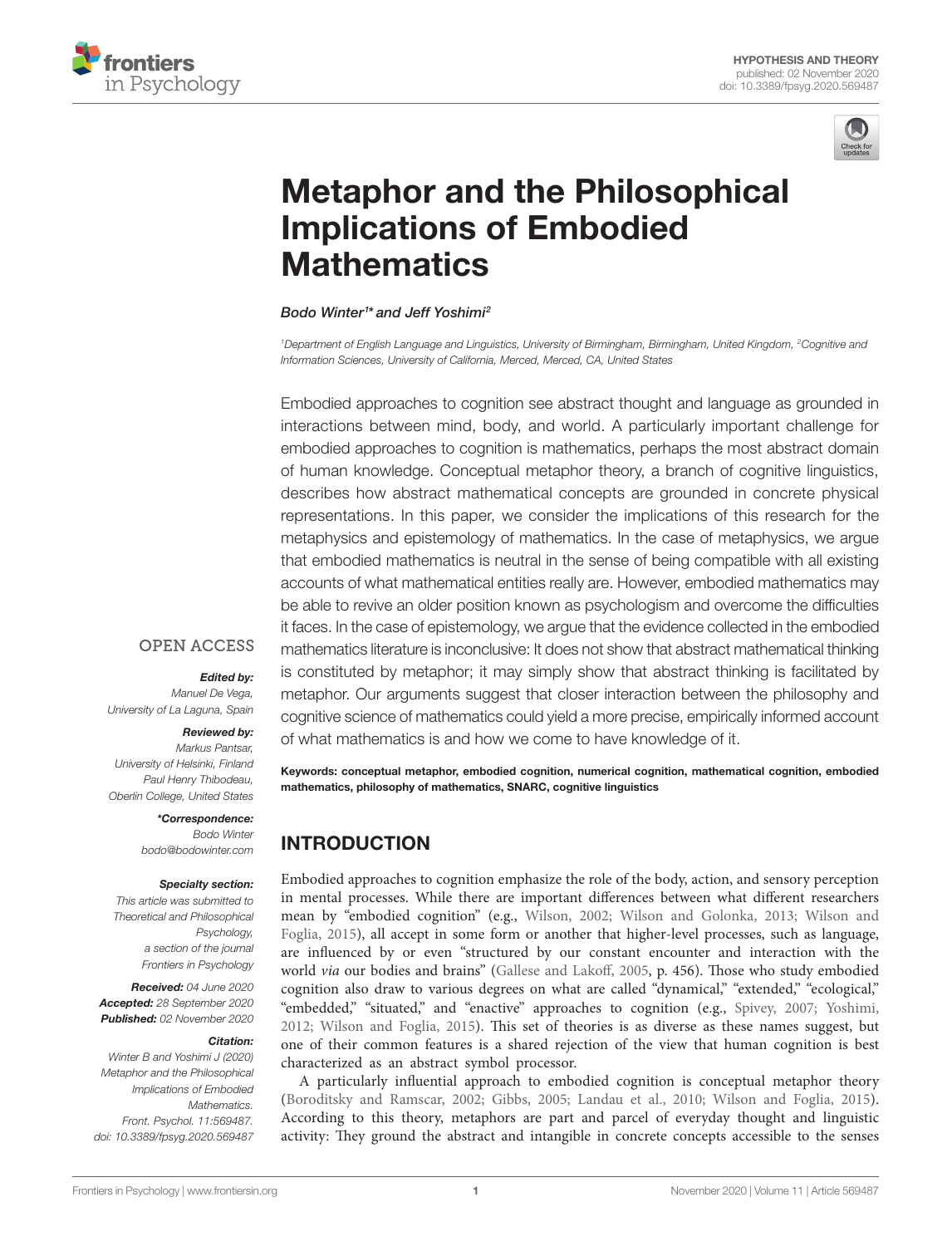([Lakoff and Johnson, 1980;](#page-12-3) [Gibbs, 1994](#page-12-4); [Kövecses, 2002](#page-12-5); [Lakoff,](#page-12-6)  [2008,](#page-12-6) [2012](#page-12-7)). For example, linguistic and experimental evidence show that people talk and think about relatively abstract social constructs, such as intimacy, love, and personality traits, in terms of such concrete physical domains as proximity ("they are close"; "they grew apart") or warmth ("he has a warm personality"; "that was a very cold thing to do"; IJzerman and [Semin, 2010](#page-12-8); [Landau et al., 2010](#page-12-2); [Fay and Maner, 2012](#page-12-9); [Landau, 2017\)](#page-12-10).

A particularly challenging test case for conceptual metaphor theory is mathematics, one of the most abstract domains of human activity, with many concepts that at first sight seem to be utterly detached from the physical realm, such as imaginary numbers and transfinite cardinals. An extensive analysis of the embodiment of such abstract mathematical structures is pursued by [Lakoff and Núñez \(2000\)](#page-12-11) in their book *Where mathematics comes from*. Speakers commonly refer to mathematical objects, such as numbers, in metaphorical terms, for example, in referring to "high numbers," "falling prices," and "rising taxes" ([Lakoff and Johnson, 1980](#page-12-3), p. 15–16), or when describing arithmetical operations in terms of such concrete actions as "sliding," "putting," or "taking away" [\(Staats and Batteen, 2009\)](#page-13-5).

In this paper, we consider the philosophical implications of embodied mathematics. Broadly speaking, we argue that Lakoff and Núñez were hasty in drawing some of their philosophical conclusions, but that they were right to see important connections between their work and the philosophy of mathematics, and that more careful work is needed to bring their nascent ideas to fulfillment. We consider the metaphysics and epistemology of mathematics. In the case of metaphysics, we argue that embodied mathematics is neutral in the sense of being compatible with all existing accounts of what mathematical entities really are. However, despite this, embodied mathematics may be able to motivate new approaches to the metaphysics of math that resurrect and improve on an older position known as psychologism. In the case of epistemology, we argue that the available empirical evidence collected in the embodied mathematics literature inconclusive: It does not show that abstract thinking (e.g., mathematical thinking) is grounded in or constituted by metaphor; it may simply show that abstract thinking is facilitated by metaphor. In both cases, we see that more and closer interaction between philosophy and embodied mathematics could be fruitful, and we point to gaps in the existing body of empirical research that would help to facilitate such interaction.

In more detail, the plan of the paper is as follows. In "Empirical Evidence for Embodied Mathematic" we review the large body of empirical results that supports the spatial grounding of numerical concepts. In "Where Mathematics Comes From" we highlight exactly how Lakoff and Núñez extend this work by developing an account of how more abstract domains of mathematical knowledge can be understood in terms of metaphors. For example, they claim that certain features of infinitesimal calculus are grounded in the human perception of motion and that certain features of set theory are grounded in our understanding of and interaction with bounded containers.

In "Embodied Mathematics and the Metaphysics of Mathematics" we consider how embodied accounts of mathematical cognition relate to philosophical theories concerning the ontological status of mathematical objects. We argue that accounts of mathematical *thinking* do not directly support conclusions about the metaphysical nature of mathematics, insofar as results about embodied mathematical cognition are consistent with all the main positions in the philosophy of mathematics, including Platonism and nominalism. We show that Lakoff and Núñez's own proposal for a "mind-based mathematics" corresponds to an updated version of an existing position called "psychologism," and we show that arguments against psychologism are not addressed by Lakoff and Núñez. However, we do believe that there is potential to address these objections and to develop their mind-based mathematics into a new position in the metaphysics of mathematics.

In "Embodied Mathematics and the Epistemology of Abstract Knowledge" we explore some gaps in how embodied mathematics treats the epistemology of abstract knowledge. This section draws on existing issues that have been debated within cognitive science and cognitive linguistics. We reframe the debate around the epistemological question of whether metaphors are *constitutive* of abstract concepts (abstract concepts could not exist without metaphor) or whether they are merely *conducive*, playing a mostly facilitative role (abstract concepts could exist without metaphor but are acquired or processed more easily with metaphors). Thus, we argue that while metaphor does play a functional role in thought processes (the conducive view), there is at present no conclusive evidence that these thought processes could not exist without metaphor (the constitutive view). Finally, based on our review of the empirical literature on embodied cognition, we urge caution when treating conceptual metaphor theory as a whole as being confirmed, when only a few small subcomponents of the theory rest on empirical evidence at this stage. This discussion is a call for empirical scientists to extend existing experimental evidence for embodied mathematics beyond basic number concepts to more abstract realms.

By pursuing work along these two lines in this paper (embodied mathematics in relation to the metaphysics and epistemology of mathematics), we hope to point to fruitful new ways of studying the relationship between mathematical thinking, the nature of mathematics, and the nature of mathematical knowledge.

# EMPIRICAL EVIDENCE FOR EMBODIED **MATHEMATICS**

We take "embodied mathematics" to be any framework which sees at least *some* aspects of mathematical thinking as being influenced by basic perceptual or sensorimotor processes. As there are hundreds of studies on the embodied grounding of mathematics, which have been extensively reviewed elsewhere [\(Hubbard et al., 2005](#page-12-12); [Wood et al., 2008](#page-13-6); [Fischer and Brugger,](#page-12-13)  [2011;](#page-12-13) [Winter et al., 2015](#page-13-7)), we will only focus on a few key findings to give the reader a flavor for this field. We specifically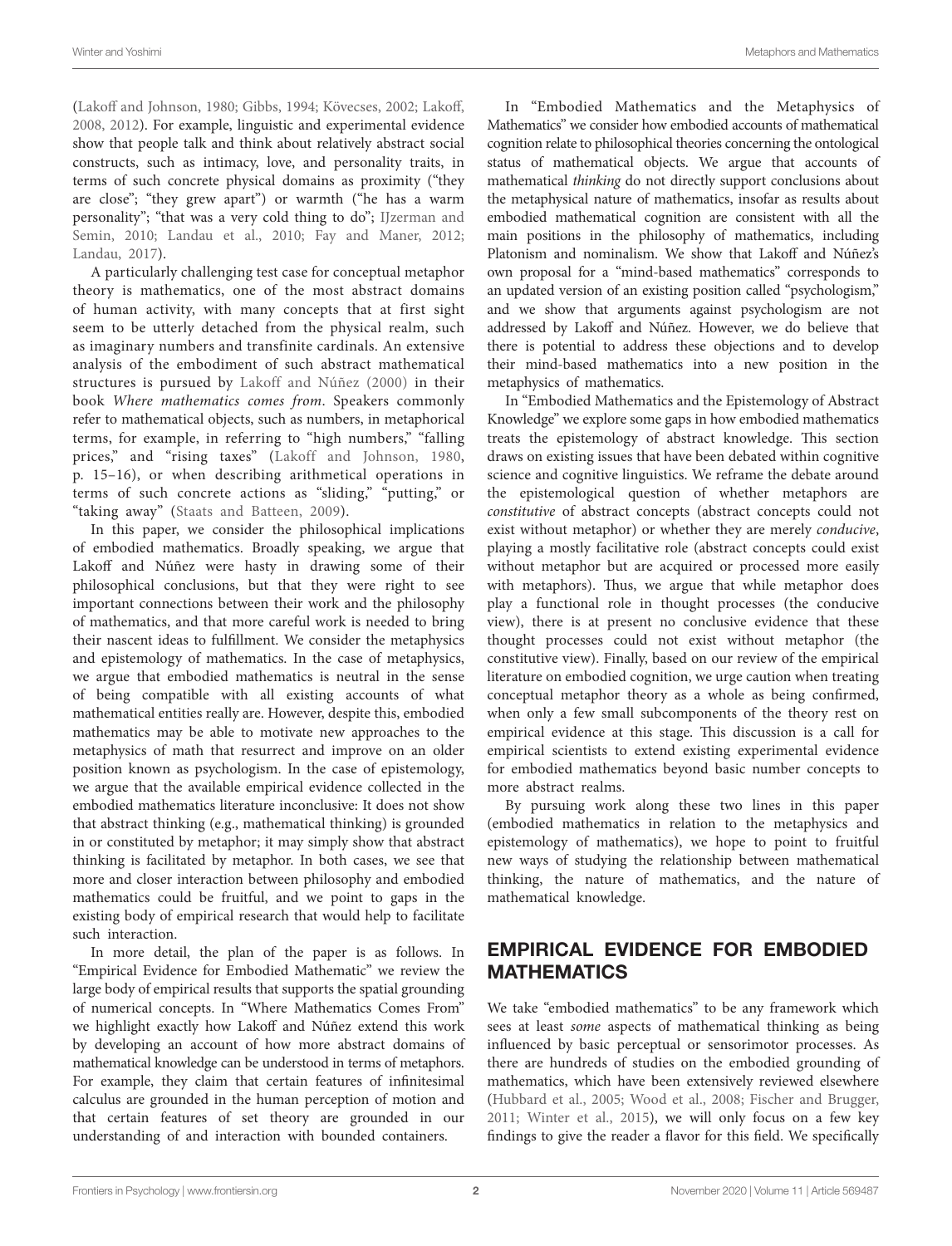discuss empirical research that is most relevant to the theoretical questions discussed in later sections of this paper.

A key concept in numerical cognition research is the "mental number line," which is supported by a well-known finding known as the "spatial numerical association of response codes (SNARC) effect." The seminal study on this topic found that smaller numbers are responded to more quickly with the left hand, whereas relatively larger numbers are responded to more quickly with the right hand [\(Dehaene et al., 1993](#page-12-14)). The effect depends on one's normal writing direction: it is reversed in those who write from right-to-left, such as Palestinians ([Shaki](#page-13-8)  [et al., 2009](#page-13-8)) and Lebanese Arabic speakers ([Zebian, 2005](#page-13-9)). The SNARC effect has been replicated more than a hundred times ([Wood et al., 2008](#page-13-6)). Subsequent research suggests that the mental number line carries over to mental arithmetic in the adult mind, where addition and subtraction can be thought of as rightward or leftward movement along the number line ([McCrink et al., 2007](#page-13-10); [Knops et al., 2009;](#page-12-15) [Marghetis et al., 2014](#page-13-11)).

A related body of evidence has explored the vertical, rather than the horizontal axis. For example, when response buttons are aligned vertically, people respond more quickly with the top response option to sentences such as "more runs were being scored this game," whereas they are faster in responding to "less runs …" with the bottom response ([Sell and Kaschak,](#page-13-12)  [2012\)](#page-13-12). Similarly, reading sentences about relatively larger magnitudes facilitates subsequent detection of a visual stimulus at the top of a computer screen, whereas reading sentences about relatively smaller magnitudes facilitates subsequent detection of a visual stimulus at the bottom of a computer screen ([Pecher and Boot, 2011\)](#page-13-13). [Woodin and Winter \(2018\)](#page-13-14) found that participants spontaneously orient magnitude terms such as "more" and "less" vertically, whereas they prefer horizontal arrangements for exact numerals such as "1," "2," "3," and so on.

Another spatial-numerical association that is evident in both language and nonlinguistic tasks is QUANTITY Is SIZE, as evidenced by such English expressions as "tiny number," "huger number," "growing number," and "shrinking number." When asked to compare the numerical magnitudes of two numbers (say, 2 vs. 8), responses are faster if the larger number is presented in a physically larger font ([Henik and](#page-12-16)  [Tzelgov, 1982](#page-12-16)). Similarly, judging that a group of circles contains more circles than another group is faster when the area of the circles is increased relative to the comparison group [\(Hurewitz et al., 2006](#page-12-17)). This mental connection between "size" and "quantity" also influences action: When people grasp for same-sized blocks with different numbers written on them, they automatically widen their grip when the written numbers are larger ([Andres et al., 2008\)](#page-11-1).

Both size-based and vertical ways of conceptualizing quantity are also supported by the analysis of spontaneous gestures, where English speakers tend to produce pinching gestures when talking about "tiny numbers," and they move their hands vertically upwards or downwards to expressions such as "high number" and "low number" [\(Winter et al., 2013\)](#page-13-15). Similarly, the gestures of mathematicians, math teachers, and students may reveal that they are thinking about math in spatial terms [\(McNeill, 1992](#page-13-16), p. 164–158; [Goldin-Meadow, 2005](#page-12-18); [Núñez, 2008a,](#page-13-17)[b](#page-13-18); [Marghetis and Núñez, 2013](#page-13-19)), and observing gestures related to spatial conceptualizations of numbers changes subsequent mathematical thought ([Marghetis, 2015;](#page-12-19) [Marghetis et al., 2015\)](#page-13-20).

Altogether, the current state of evidence supports the idea that when people think about numbers, horizontal, vertical, or size-based spatial representations are activated. As will be discussed below, these axial representations are directly connected to Lakoff and Núñez's metaphor-based approach to mathematical thinking. However, the notion of "embodiment" in mathematical cognition is much wider and goes beyond considerations of metaphor. For example, it has been shown that finger gnosia (the ability to sensually distinguish between fingers and mentally represent the fingers as distinct entities) is correlated with mathematical ability in children [\(Noël, 2005;](#page-13-21) [Costa et al., 2011;](#page-12-20) [Reeve, 2011\)](#page-13-22). Finger posing also primes numerical representations [\(Sixtus et al., 2017](#page-13-23), [2018\)](#page-13-24).

Furthermore, children's arithmetical errors often deviate by plus or minus five from the expected outcome, which is explained as being due to internal hand-based representations, as one hand corresponds to exactly five fingers ([Domahs et al.,](#page-12-21)  [2008\)](#page-12-21). Body-based representations also explain the origin of measurement terms ([Cooperrider and Gentner, 2019](#page-12-22)) and base-10 numeral systems [\(Ifrah, 1998;](#page-12-23) [Comrie, 2013](#page-12-24)).

Embodiment in the wider sense also includes the incorporation of artifacts into mathematical thinking, such as is the case with the abacus, which leads proficient users to perform mental arithmetic using a "mental abacus" ([Stigler, 1984](#page-13-25); [Frank and](#page-12-25)  [Barner, 2012;](#page-12-25) [Barner et al., 2016\)](#page-11-2). Thus, overall, there is overwhelming empirical evidence for the idea that mathematical thinking interacts with a diverse set of concrete sensorimotor representations (axial, finger-based, artifact-based, etc.).

There are, however, gaps in this body of research. The first gap is that, at present, there is mixed evidence for the functional relevance of physical representations in mathematical thinking. There is a great deal of evidence for the functional relevance of embodiment in finger counting [\(Noël, 2005](#page-13-21); [Costa et al.,](#page-12-20)  [2011;](#page-12-20) [Reeve, 2011](#page-13-22)), mental abacus users generally outperform non-abacus-users in mental arithmetic [\(Stigler, 1984;](#page-13-25) [Frank](#page-12-25)  [and Barner, 2012\)](#page-12-25), and training children in the use of a mental abacus improves their mathematical ability ([Barner et al., 2016](#page-11-2)). These results clearly show that concrete representations aid the development of mathematical concepts. However, when it comes to axial spatial representations – such as evidenced by the SNARC effect – there is relatively little evidence for any relation to mathematical ability [\(Cipora and Nuerk, 2013](#page-12-26); [Cipora](#page-12-27)  [et al., 2015](#page-12-27), [2018\)](#page-12-28). Moreover, professional mathematicians do not exhibit the otherwise widely attested SNARC effect ([Cipora](#page-11-3)  [et al., 2016\)](#page-11-3). We revisit the implications of these findings for metaphor-based views of mathematical thinking below.

Another shortcoming is that much of the existing empirical work that can be interpreted as supporting embodied mathematics has focused on relatively basic aspects of mathematics, such as our understanding of numbers and arithmetic. At its most abstract, the experimental literature has discussed the representation of negative numbers ([Fischer](#page-12-29)  [and Rottmann, 2005;](#page-12-29) [Shaki and Petrusic, 2005](#page-13-26); [Marghetis](#page-13-27)  [and Youngstrom, 2014](#page-13-27)). By comparison, the conceptualization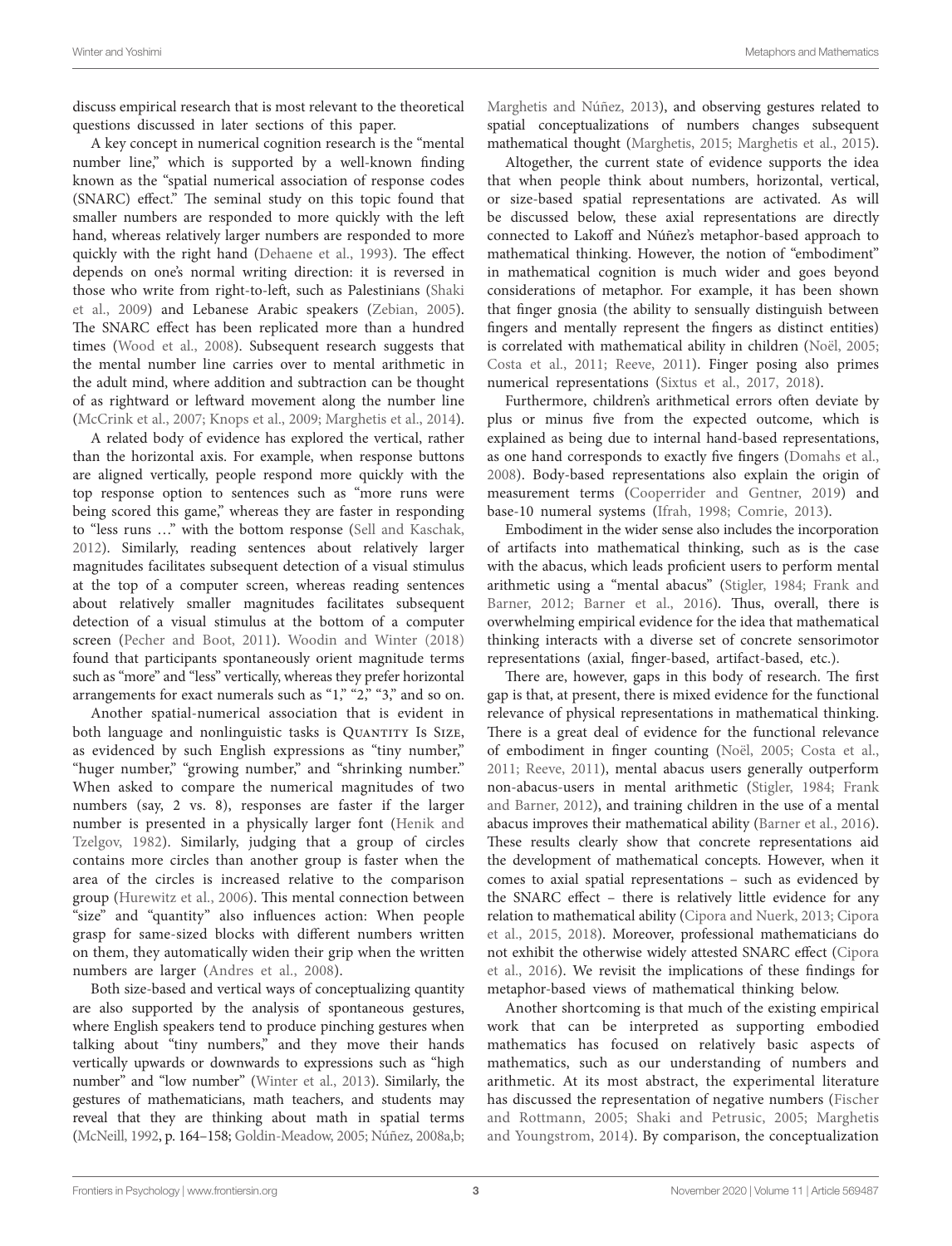of more advanced areas of mathematics (e.g., calculus, linear algebra, and number theory) is poorly understood. This was one of the major advances of Lakoff and Núñez's book at the time: It specifically targets some of the more abstract areas of mathematics and shows how they too can be understood in terms of more concrete, grounded conceptualizations.

# WHERE MATHEMATICS COMES FROM

Lakoff and Núñez pursue an ambitious agenda in their book: describing a system of conceptual mappings that show how a large part of mathematics might be metaphorically grounded. This is a considerable extension of the empirical work on numerical concepts discussed in the last section. Going beyond the experimental literature – which is largely focused on basic number concepts and relatively simple mathematical processes such as arithmetic – Lakoff and Núñez extend their embodied approach to concepts associated with higher mathematics, including sets, hypersets, complex numbers, limits, infinitesimals, and transfinite numbers.

### Mathematical Knowledge as a System of Conceptual Metaphors

Lakoff and Núñez's account is firmly grounded in conceptual metaphor theory, although they also incorporate other theoretical resources associated with cognitive linguistics, including image schemas ([Johnson, 1987](#page-12-30)), frames [\(Fillmore, 1982\)](#page-12-31), blends ([Fauconnier and Turner, 1998](#page-12-32)), and fictive motion [\(Matlock,](#page-13-28)  [2004\)](#page-13-28). All of these theoretical constructs are associated with an embodied understanding of language that is characteristic of cognitive linguistics ([Johnson and Lakoff, 2002;](#page-12-33) [Evans and](#page-12-34)  [Green, 2006\)](#page-12-34).

A conceptual metaphor is a mental mapping between different conceptual domains [\(Lakoff and Johnson, 1980;](#page-12-3) [Gibbs, 1994](#page-12-4); [Kövecses, 2002\)](#page-12-5). The mapping is usually thought to be asymmetrical, with a more concrete, familiar, or accessible source domain mapped onto a more abstract or unfamiliar target domain ([Lakoff and Johnson, 1980;](#page-12-3) [Kövecses, 2002](#page-12-5); [Casasanto and Boroditsky, 2008](#page-11-4); [Winter et al., 2015\)](#page-13-7).

There are many different types of metaphors that have been posited within the body of work that characterizes conceptual metaphor theory. In *Where mathematics comes from*, [Lakoff and Núñez \(2000,](#page-12-11) p. 53) distinguish between "grounding metaphors" and "linking metaphors." Grounding metaphors project directly from physical experiences to fundamental mathematical concepts. An example of this is the ARITHMETIC Is OBJECT COLLECTION metaphor (Ch. 3), where arithmetical operations such as addition and subtraction are understood in terms of the manipulation of physical objects, such as adding things to a pile or taking things away from a pile. On the other hand, Lakoff and Núñez's linking metaphors project from various abstract parts of mathematics to each other, connecting, for example, classes to predicates, numbers to points, and line segments to arcs of a unit circle. Linking metaphors are, thus, one step or several steps further removed from embodied experience than grounding metaphors. The overarching idea is that all of mathematics can be understood as a system of metaphorical mappings that are either directly grounded in experience *via*<br>grounding metaphors or indirectly grounded *via* grounding metaphors or indirectly grounded *via* linking metaphors.

As is common in conceptual metaphor theory (see, e.g., [Kövecses, 2002](#page-12-5)), Lakoff and Núñez allow multiple source domains to project to the same target domain. For example, arithmetic can be understood both in terms of object collection (e.g., "Take two from five and you have three left," p. 56) and object construction (e.g., "Five is made up of two plus three" or "You can factor 28 into 7 times 4," p. 65). Arithmetic can be understood in other ways as well. The ARITHMETIC Is MEASURING STICK metaphor involves thinking of arithmetic as making a hypothetical measurement stick longer (addition) or shorter (subtraction). Finally, the Arithmetic Is Motion Along A Path metaphor construes numbers as points on a path that is traversed from left to right (addition) or from right to left (subtraction). Together, [Lakoff and Núñez \(2000,](#page-12-11) p. 75) call these metaphors the "4 grounding metaphors" or the "4 G's" of arithmetic. Although not all of the 4G's have been experimentally confirmed, there is, in fact, empirical evidence for the idea that people have multiple ways of conceptualizing arithmetical operations: [Marghetis \(2015,](#page-13-20) Ch. 4) shows that priming people with movement vs. collection-based images leads them to gesture in terms of the ARITHMETIC Is MOTION ALONG A PATH metaphor or the ARITHMETIC Is OBJECT COLLECTION metaphor.

An example of a linking metaphor is a metaphor that links basic arithmetic with Boole's logic of classes. This metaphor maps the number "one" to a class containing a single object. It maps the operation " $7 + 5$ " to the union of a class with seven objects and a class with five objects. As [Lakoff and](#page-12-11)  [Núñez \(2000,](#page-12-11) p. 125) describe it, this is a linking metaphor and not a grounding metaphor because "it links one branch of mathematics (the logic of classes) to another branch of mathematics (arithmetic)". One can see how the combination of linking and grounding metaphors leads to a view of mathematics where all mathematical concepts are ultimately grounded in concrete bodily experience (see **[Figure 1](#page-5-0)**). In this particular case, one domain of the linking metaphor, arithmetic, is itself grounded in the four grounding metaphors of arithmetic. Hence, the inferential structures that characterize the ARITHMETIC IS OBJECT COLLECTION metaphor carry over to the relatively more abstract domain of classes. On top of that, the target domain of abstract classes itself is directly grounded by the metaphor CLASSES ARE CONTAINERS, where classes are thought of as containers and our everyday understanding of interacting with containers (putting things in them, taking things out of them) is mapped onto thinking about classes. The linking metaphor, then, links two target domains - CLASSES and ARITHMETIC - each of which is separately grounded in distinct source domains.

Within Lakoff and Núñez's enterprise, the concept of infinity is especially important. In part, this is because infinity plays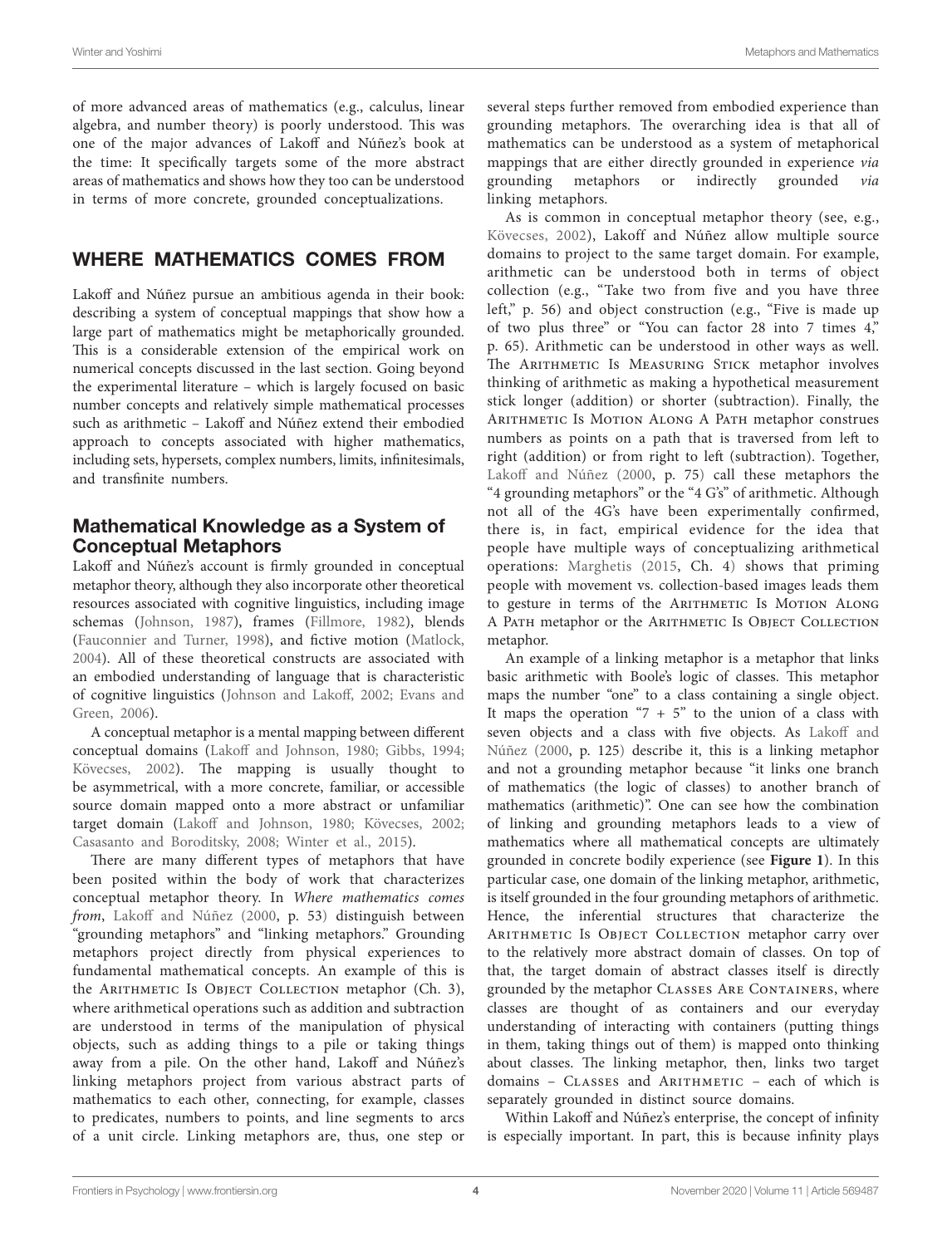<span id="page-5-0"></span>

a key role in many different areas of modern mathematics, such as calculus. However, infinity is particularly important for embodied mathematics because at first sight it appears to challenge this position. How can something that is infinite be grounded by something that is bodily and, hence, finite? As [Lakoff and Núñez \(2000](#page-12-11), p. 155) say, "One might think that if any concept cannot be embodied, it is the concept of infinity".

Lakoff and Núñez dub the metaphor that grounds our understanding of infinity the BASIC METAPHOR OF INFINITY. With this metaphor, the source domain is the experience of a completed iterative process, for example, writing a series of thank you cards, or moving all of the boxes in one room to another. The target domain is an iterative process that "goes on and on," what Aristotle called a "potential infinity" ([Bowin, 2007](#page-11-5)). The crucial component of the mapping is from the part of the source domain which involves *completing* the iterative process: sending the last thank you card, or moving the last box. The final state of such a completed iterative process is mapped to the target domain of an infinitely repeating process, to yield the *metaphorical* concept of the completion of an infinitely repeating process. This is what Aristotle called an "actual infinity." So the metaphor bridges the conceptual gap between potential and actual infinity by drawing on our fundamental experience with repeating processes that have an actual end point. The BASIC METAPHOR OF Infinity has been further developed as a "double-scope conceptual blend" by [Núñez \(2005\).](#page-13-29) Critical discussions of the BASIC METAPHOR OF INFINITY and several alternative accounts are reviewed in [Pantsar \(2015\)](#page-13-30), who develops his own "process object" metaphor for infinity, whereby we map directly from our understanding of unending processes (e.g., the process of calculating successive numbers in the Fibonacci sequence) to an understanding of objects ("the" Fibonacci sequence as a mathematical object).

Lakoff and Núñez ground the Basic METAPHOR OF INFINITY in fundamental features of the human conceptual system. Ongoing vs. completed processes are related to what linguists call *aspect* ([Comrie, 1976;](#page-12-35) [Matlock, 2011](#page-13-31)). For example, the sentence "He took hush money" implies a unitary event. By contrast "He was taking hush money" has a different temporal structure: It implies a repeated or iterative process [\(Fausey](#page-12-36)  [and Matlock, 2011\)](#page-12-36). The interplay between potential and

actual infinity is related to a more general human tendency to think of processes in terms of things, and things in terms of processes, as evidenced, for example, by the phenomenon of fictive motion, where a static location, such as a road, is understood in a dynamic fashion, such as when saying "The road runs along the coast" ([Matlock, 2004\)](#page-13-28). The fact that humans can easily shift between conceptualizing events as repeated and ongoing or as static and completed further supports the BASIC METAPHOR OF INFINITY as one where an endlessly repeating process is understood as having a static end point. Besides resting on the cognitive capacity to readily switch between different aspectual conceptualizations of events, the Basic Metaphor of Infinity rests on the capacity to perform mappings between domains, e.g., when repeated processes with an end are mapped onto repeated processes without an end.

### Lakoff and Núñez on the Philosophy of **Mathematics**

The focus of Lakoff and Núñez's work is on mathematical cognition. Both their work and its subsequent development [\(Núñez, 2005;](#page-13-29) [Pantsar, 2015,](#page-13-30) [2018](#page-13-32)) provide broad support for the idea that mathematical thinking is in many ways embodied. However, Lakoff and Núñez also develop an account of the ontology or metaphysics of mathematics. This metaphysical strain runs through the entire book. In the preface they say they will sketch a "beautiful picture… of what mathematics really is" (p. 18). They end by describing their results as "a theory of the only mathematics we know or can know … a theory of what mathematics is—what it really is!" (p. 346). They frame many of their analyses of mathematical ideas as also being results about mathematics itself. For example, they conclude their discussion of algebraic metaphor systems by proclaiming: "what we learn from this is not any new algebra but, rather, what algebra is" (p. 119, their emphasis).

According to Lakoff and Núñez, mathematical objects correspond to the kind of embodied conceptual structures reviewed above:

Mathematical objects are embodied concepts – that is, ideas that are ultimately grounded in human experience and put together *via* normal human conceptual mechanisms, such as image schemas, conceptual metaphors, and conceptual blends (p. 386).

Thus, for example, they say: "numbers are in people's minds, not out in space" (p. 345). In their discussion of Cantor's diagonalization proof, they say that the proof is "inherently metaphorical" and based "not in the external, objective world but only in minds" (p. 212).

Lakoff and Núñez contrast this view with what they call the "Romance of Mathematics," a list of positions they take to be typically held by mathematicians and philosophers of mathematics. This "Romance of Mathematics" view can broadly be characterized as the position that mathematics has a mind-independent status, i.e., mathematics objectively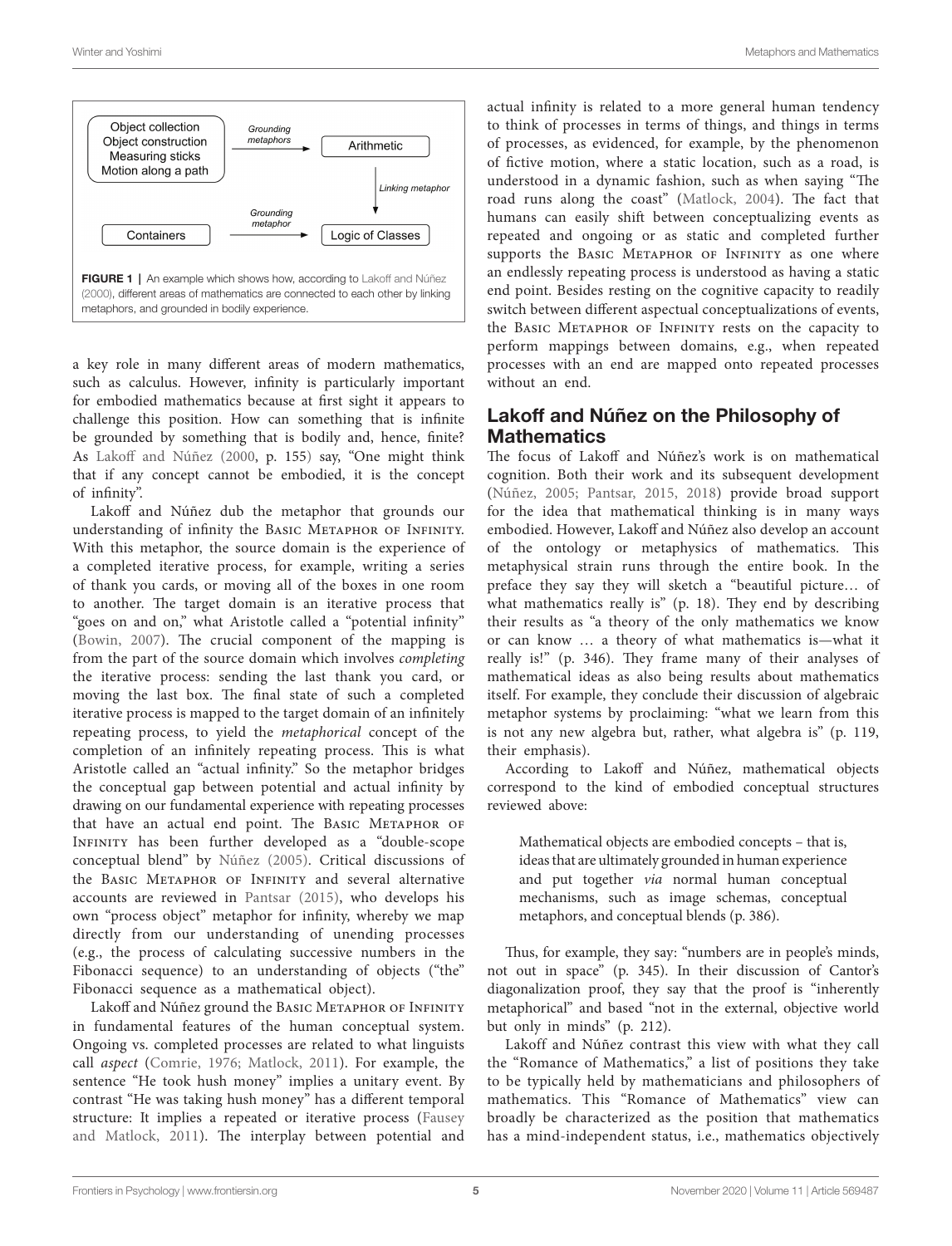exists, even without human involvement. In contrast to this view, [Lakoff and Núñez \(2000,](#page-12-11) p. 15) deny that mathematics has "an objective existence … independent of and transcending the existence of human beings."

It is tempting to assume that this position slips into relativism, the idea that mathematics can be different for different cultures or different people. However, [Lakoff and Núñez \(2000](#page-12-11), e.g., p. 9 and p. 362–363) also distance themselves from what they dub "radical social constructivism," or more generally postmodern interpretations of mathematics, which see mathematics as a purely subjective cognitive enterprise that is culturally relative. Against such radically constructivist accounts, they note that the core body of mathematics appears to be relatively stable across histories and cultures, something that they argue has to do with the fact that many of our most fundamental embodied experiences (such as interactions with object collections) are shared across cultures and have not changed significantly over time. It is clear that there is important cultural variation in mathematical thinking (e.g., [Stigler, 1984;](#page-13-25) [Göbel et al., 2011](#page-12-37); [Bender and Beller, 2012](#page-11-6)), however, most of this variation concerns differences in low-level representation of numbers or arithmetical operations which, although they may differ in terms of processing cost and efficiency, yield mathematically equivalent results. In contrast, professional mathematicians form an international community that uses a widely shared system of mathematics.

# EMBODIED MATHEMATICS AND THE METAPHYSICS OF MATHEMATICS

We have seen that [Lakoff and Núñez \(2000,](#page-12-11) p. 8) present their work as an account of what "mathematics really is." Mathematical objects are taken to be embodied concepts in the mind. They present this view of *mind-based mathematics* as a new contribution to the landscape of traditional philosophy of mathematics, which "is not consistent with any of the existing philosophies of mathematics."

In this section, we critically assess the claim that embodied mathematics provides a new answer to the question of what mathematics is. We begin by reviewing the main positions in the metaphysics of mathematics ("Platonism and Nominalism"), organizing our review around two dominant positions: Platonism and nominalism. In "The Metaphysical Neutrality of Embodied Mathematics Research" we argue that the cognitive science of mathematics is metaphysically neutral, in the sense of being compatible with all existing positions regarding the ontological status of mathematical entities. All of the results about embodied mathematics surveyed above could be endorsed by Platonists and nominalists in all of their varieties. In "Psychologism" we consider the ontological position that comes closest to Lakoff and Núñez's mind-based view: psychologism. The problems that psychologism faces are formidable and show just how hard it is to pursue ontology using any type of mind-based mathematics, including one that is based on embodied minds. However, in "Reviving Psychologism?" we consider one way

an embodied, neo-psychologist approach to mathematics might be developed by treating mathematics as the operation of universal cognitive structures that evolved to accurately represent physical regularities in the universe. Such a position still faces challenges, but the challenges could be surmounted, resulting in a plausible form of mind-based mathematics in the spirit of Lakoff and Núñez's original work.

#### Platonism and Nominalism

Within the broad landscape of philosophy of mathematics, Lakoff and Nuñez focus on the *ontology* or *metaphysics* of mathematics. What kinds of things are numbers or differential equations or sets? What is the ontological status of the objects referred to in mathematical and logical discourse? We will not canvas all extant position in the metaphysics of mathematics but will instead focus largely (but not exclusively) on the two most prominent positions: Platonism and nominalism.<sup>[1](#page-6-0)</sup>

Platonism is the view that mathematical objects, such as numbers and sets, exist as abstract objects or *abstracta*, that is, as non-spatio-temporal objects. In the cartoon version of this view, mathematical objects exist in a "Platonic heaven" of abstract entities, a so-called "third realm" distinct from the subjective and physical realms. In more contemporary "structuralist" versions of Platonism, mathematical objects are taken to be structures or patterns instantiated by physical objects [structuralism in this sense is sometimes called *ante rem* structuralism and is contrasted with others forms of structuralism, some of which are nominalist ([Shapiro, 1996](#page-13-33))].

A standard way to support Platonism is *via* an "indispensability argument" ([Putnam, 1975](#page-13-34); [Quine, 1980\)](#page-13-35). Here is a standard reconstruction due to [Colyvan \(2012\)](#page-12-38):

- (P1) We ought to have ontological commitment to all and only the entities that are indispensable to our current best scientific theories.
- (P2) Mathematical entities are indispensable to our best scientific theories.
- (C) We ought to have ontological commitment to mathematical entities.

There are several classic problems with Platonism ([Balaguer,](#page-11-7)  [2009;](#page-11-7) [Colyvan, 2012,](#page-12-38) section 3.3; [Linnebo, 2018,](#page-12-39) "Embodied Mathematics and the Metaphysics of Mathematics" section). Perhaps the most prominent is that positing the existence of abstract, non-spatio-temporal entities conflicts with our standard physicalist picture of the world. A more specific form of this objection is epistemological [\(Benacerraf, 1973](#page-11-8)). According to

<span id="page-6-0"></span><sup>1</sup> Contemporary philosophers are evenly divided between these positions ([Bourget](#page-11-9)  [and Chalmers, 2014](#page-11-9)). In a 2009 survey of 931 professional philosophers, 39.3% said they "accept or lean towards Platonism," while 37.7% said they "accept or lean towards nominalism." The rest (23%) described their position as "other." However, given that this was a general survey of philosophers, this may overstate the case for "other." Mark Balaguer reports that "among philosophers of math, I would be stunned if the number were anywhere near that high. Just about everyone in that field is either a Platonist or a nominalist" (personal communication).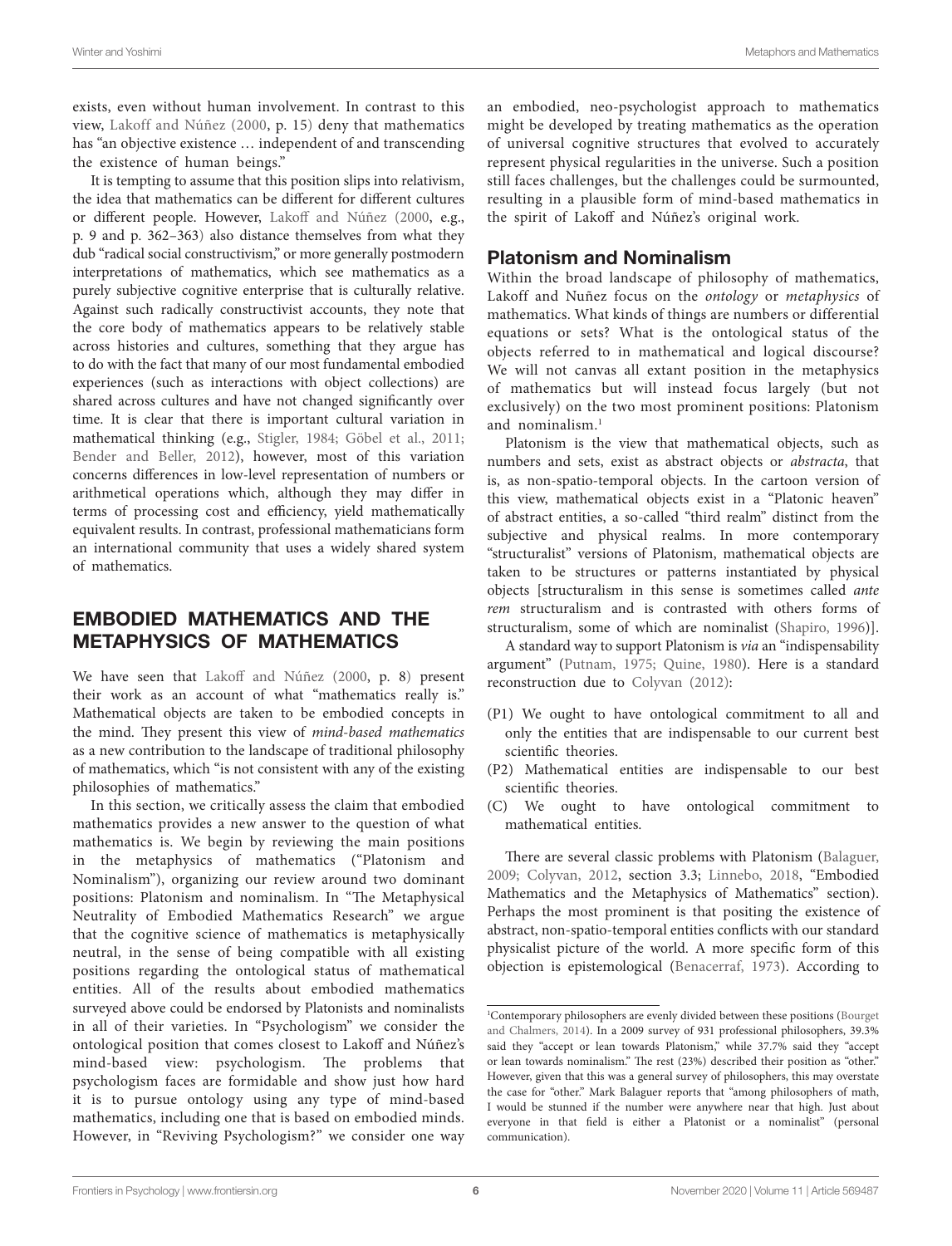a standard view of knowledge, when an agent has knowledge of an object, this is in part because the object causes them to have that knowledge by stimulating their sensory apparatus. But abstract entities cannot be causally connected to our sensory apparatus.

Platonism is the most prevalent form of realism about mathematical objects: it holds that mathematical objects exist as non-spatio-temporal, abstract objects. Other kinds of realists hold that mathematical objects exist as mental entities (psychologism) or physical entities (physicalism)[.2](#page-7-0) These other forms of realism face serious problems and in light of this are minority positions in the current philosophical landscape. However, as we will see, Lakoff and Núñez may show how embodied mathematics could be used to successfully revive a position that merges psychologism with certain elements of physicalism.

Nominalism is the view that mathematical objects exist "in name only." We have words for mathematical objects, but those words do not imply the existence of mathematical objects that exist outside of space and time. Nominalism is a popular position because it is consistent with the standard ontology of contemporary science, according to which the world is populated by physical entities, and nothing else. Nominalism is a form of *anti*-realism, which denies that mathematical statements refer to real things. Anti-realism and nominalism come in many forms [\(Bueno, 2013\)](#page-11-10). For example, game formalism is the view that mathematics is a system of rules which involves deriving consequences from axioms in a formal system. Setting up a system of axioms is like setting up the rules of a game. There are "moves" that are consistent with those rules and moves that are not. Describing such a system of legal and illegal moves does not commit us to the existence of abstract mathematical objects. The mathematics of group theory does not commit us to the existence of abstract groups any more than chess commits us the existence of abstract chess positions.

Another, more popular form of nominalism in the contemporary literature is fictionalism ([Balaguer, 2009](#page-11-7)), which sees existential mathematical statements as important falsehoods. The advantage of fictionalism is that it accepts both premises of the indispensability argument, which suggest that our best scientific theories imply the existence of mathematical objects, but then denies that those objects exist, so that our best theories are false. Of course, the idea that mathematical statements are false is jarring at first, but its adherents downplay the concern. Mathematical discourse *would* be true if abstract objects existed, and that "virtual truth" is enough to preserve all the valuable functions mathematics serves: "it's this virtual truth, or for-allpractical-purposes truth, that's really important. Literal truth, on this view, just is not very important; it is not to be valued; and so it just does not matter if our mathematical and scientific theories aren't literally true" [\(Balaguer, 2014](#page-11-11), p. 8).

Further discussion of game formalism, fictionalism, and other forms of nominalism are developed in [\(Colyvan and](#page-12-40)  [Zalta, 1999;](#page-12-40) [Balaguer, 2009,](#page-11-7) [2018](#page-11-12); [Bueno, 2013;](#page-11-10) [Weir, 2020\)](#page-13-36).

## The Metaphysical Neutrality of Embodied Mathematics Research

Embodied mathematics, including the entire body of results discussed in Lakoff and Nuñez's *Where mathematics comes from*, as well as its elaboration in the more recent literature, is consistent with Platonism, nominalism, and indeed every account of the metaphysics of mathematics that we are aware of. It is in this sense metaphysically neutral. This neutrality with respect to metaphysics does not entail that embodied mathematics is neutral with respect to other areas of inquiry in the philosophy of mathematics, such as epistemology.

One generic way to see this is to note that many contemporary philosophers of mathematics are naturalists who accept that the natural sciences – including the cognitive sciences – are our best sources of knowledge about the physical universe and the laws which govern it. Naturalist considerations are a main factor guiding nominalism, which denies the existence of abstract objects altogether. Contemporary Platonism is largely motivated by the indispensability argument, which bases the existence of mathematical objects on the fact that they are referred to by our best scientific theories. Insofar as they are naturalists, contemporary nominalists and Platonists would both accept the claims about mathematical thinking surveyed in "Empirical Evidence for Embodied Mathematic" insofar as they are supported by empirical evidence.

To further see how Platonism and nominalism are consistent with embodied mathematics, consider how empirical results in this field of study would actually look to proponents of these views. For example, consider the evidence that our fingers make it relatively easy to grasp the abstract truths of basic arithmetic, while transfinite cardinals are more difficult to grasp as they have no immediate correspondence with the physical world. Thus, we are prone to make errors like assuming that infinity is less than infinity plus one [\(Pantsar, 2015\)](#page-13-30). So embodied mathematics shows us when it is easier or harder to grasp abstract objects, and which cognitive structures and processes facilitate or hinder the development and comprehension of new mathematical concepts. A Platonist could accept all of these results as empirically established facts about when it is easier or harder to "grasp" abstract mathematical entities, e.g., (for an *ante rem* structuralist) the structural patterns instantiated by physical objects. In a similar way, a game formalist would accept that our fingers make it easier to learn the rules of the game of basic arithmetic and that it is correspondingly harder to learn the rules of the game of transfinite arithmetic. Similar considerations show that other forms of Platonism and nominalism could also accept the results of embodied mathematics. In each case, the question of how we come to understand mathematical entities is orthogonal to the question of what those entities are or indeed whether they exist or not.

Thus, [Lakoff and Núñez \(2000,](#page-12-11) p. 9) are wrong to claim that their account "is not consistent with any of the existing philosophies of mathematics." No philosophers of mathematics,

<span id="page-7-0"></span><sup>&</sup>lt;sup>2</sup>A discussion of both positions and their historical and contemporary proponents is [Balaguer \(2009\).](#page-11-7)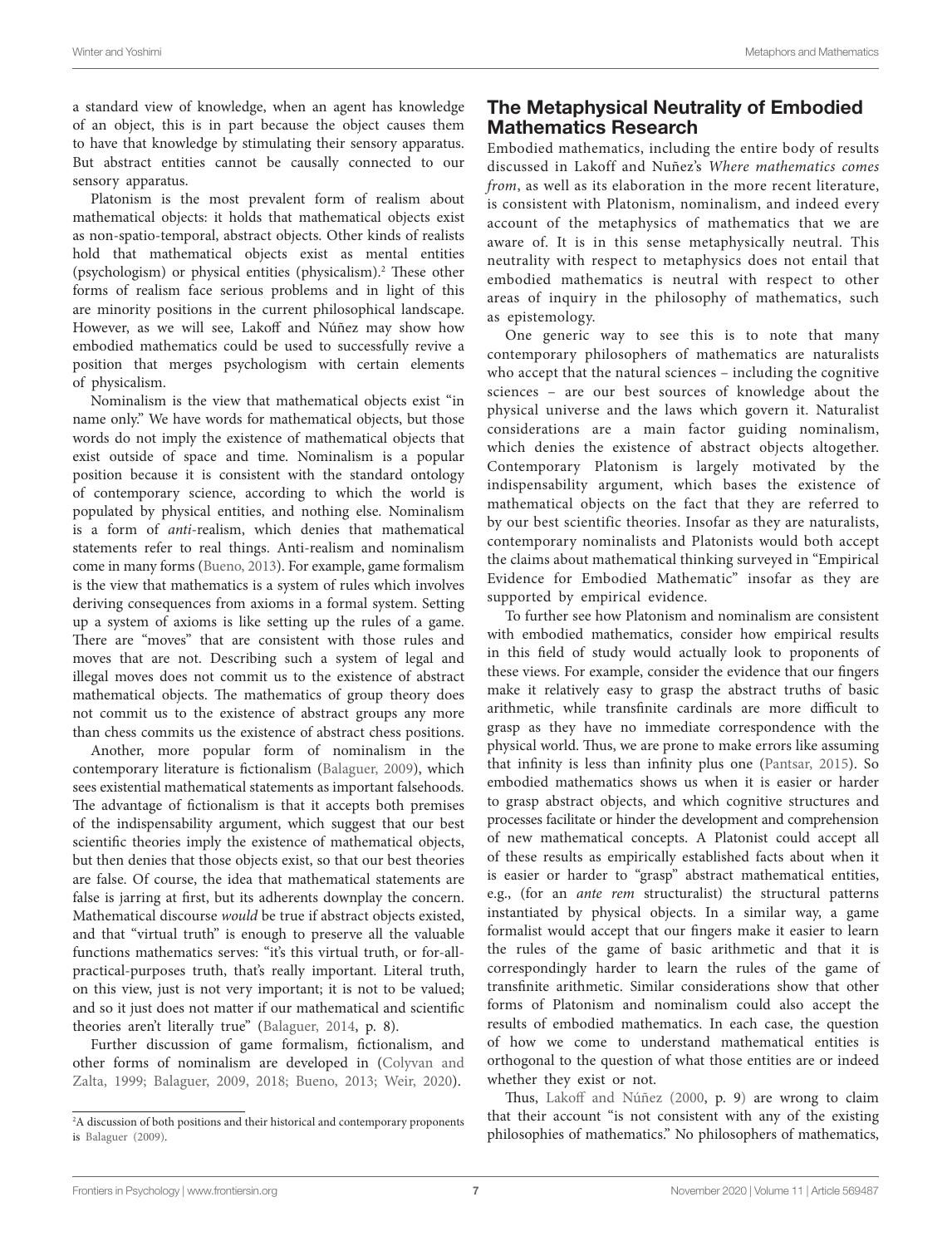on the basis of their metaphysical theories, have reason to deny that mathematical cognition is influenced by human embodiment.

#### Psychologism

Psychologism is the view that the existential statements of logic and mathematics refer to psychological or cognitive processes. Psychologism emerged in England and Germany in the 19th century and is probably best known as a position Frege and Husserl argued vigorously *against* [\(Frege, 1884](#page-12-41); [Husserl, 2012\)](#page-12-42), and by the early 20th century, it was effectively defeated as a philosophical position. It is now often remembered as a kind of mistake. As Kusch notes in a recent review: "many authors use the term 'psychologism' for what they perceive as the mistake of identifying non-psychological with psychological entities" ([Kusch, 2020\)](#page-12-43).

The simplest and least plausible version of psychologism holds that mathematical objects correspond to *actual* thought processes, which can vary from individual to individual or for one individual over time. This version of psychologism immediately raises the problem of relativism. It seems to imply, for example, that "there would be different numbers two for each person" ([Frege, 1884,](#page-12-41) p. 37; [Pelletier et al., 2008](#page-13-37), p. 25). [Husserl \(2012](#page-12-42), p. 78), in his critique of psychologism, devotes little attention to this form of the view, describing it as a kind of "subjectivism" that is so problematic "it is doubtful whether anyone seriously holds it."

A more plausible form of psychologism takes mathematics to be about the thought processes of an "ideal cognizer" ([Pelletier et al., 2008](#page-13-37)) and the ideal cognizer's *possible* mental activities. This could be called a "possibilist" form of psychologism as contrasted with an actualist form of psychologism ([Balaguer, 2009\)](#page-11-7). Possibilist psychologism preserves the idea that mathematics is about something – namely, the abstract thought processes of an idealized agent – while avoiding the problem of relativism by claiming that mathematics is about a realm of possible thoughts which exist independently of any particular person, place, or time. However, the view seems to reduce to Platonism: the possible thoughts of an ideal cognizer are *non*-spatio-temporal abstract entities. Hence, the view must contend with the objections to Platonism noted above.

Another option is to pursue a form of psychologism according to which logic and mathematics do not correspond to possible *states* of minds but rather to something more general, e.g., a particular type of cognitive architecture. On this type of view, the truths of mathematics are based on the proper functioning of a human "logic and mathematics module" [\(Pelletier et al.,](#page-13-37)  [2008,](#page-13-37) p. 50), or (in light of problems with the concept of an isolated cognitive module) some more generic type of mental processing, i.e., a non-modular cognitive architecture ([Spivey,](#page-13-3)  [2007\)](#page-13-3). Another approach along these lines is to draw on Chomsky's distinction between the competence of an idealized reasoner (as contrasted with her actual performances), and then to treat mathematical competence as "the result of the socio-culturally structured acquisition of mathematical cognitive practices that capitalize on the bodily manipulation of symbolic and diagrammatic structures" [\(Fabry and Pantsar, 2019,](#page-12-44) p. 3).

However, it is not clear whether these refinements of psychologism are sufficient to avoid the problems that defeated it in the early 20th century. A view which focuses on cognitive architecture still locates mathematics in specific mental structures. Even if all humans share this architecture, we can imagine other intelligent creatures with different mental architectures that might support different mathematics. As Husserl noted, views like this imply that "the same proposition … can be true for a subject of the species *homo*, but may be false for another subject of a differently constituted species" ([Husserl, 2012,](#page-12-42) section 36). This is counter-intuitive: The statement " $2 + 2 = 4$ " seems to be true everywhere and at all times, regardless of a creature's constitution.

Psychologism faces other problems as well. For example, it "seems incapable of accounting for any talk about the class of all real numbers, since human beings could never construct them all" and "seems to entail that assertions about very large numbers (in particular, numbers that no one has ever thought about) are all untrue" [\(Balaguer, 2009,](#page-11-7) p. 82). These may or may not be serious problems but they are standard in the literature and, thus, any form of mind-based mathematics must address them. One issue with Lakoff and Nuñez's *Where mathematics comes from* then, is that long-standing arguments such as these are not dealt with, even though their position is most closely aligned with psychologism.

# Reviving Psychologism?

Lakoff and Nuñez seem to be in a bind. They want to emphasize a form of mind-based mathematics, according to which mathematics arises directly from its embodiment in metaphors, image schemas, and related structures in the human conceptual system, with mathematical objects having no existence independent of human cognizers. But they also want to avoid the kinds of relativistic consequences associated with social constructivist views. However, they do not show how these conflicting goals can both be satisfied. In particular, it is not clear how they can avoid relativism if they locate mathematics in the embodiment of minds like ours, since mind-based mathematics seems to lead to "species-specific relativism" or "species relativism" ([Husserl, 2012;](#page-12-42) [Kusch, 2020](#page-12-43)), according to which the claims of mathematics are only true for creatures embodied like we are.

However, Lakoff and Núñez's work does suggest a way of improving on more traditional psychologist positions. They argue that mathematics works so well at describing the physical world because mathematicians have repeatedly sought to "fit" mathematics to the real world: "human physicists are successful in fitting human mathematics as they conceptualize it to their human conceptualization of the regularities they observe in the physical world" (p. 345–346). This can be thought of as a process of cultural evolution that narrows the gap between mind-dependent mathematics and mind-independent physical regularities. This approach avoids the relativistic worries that plague psychologism by anchoring mathematical cognition in objective features of the world. Different beings with different bodies should evolve similar mathematics, given that they use mathematics to describe features of the same physical world.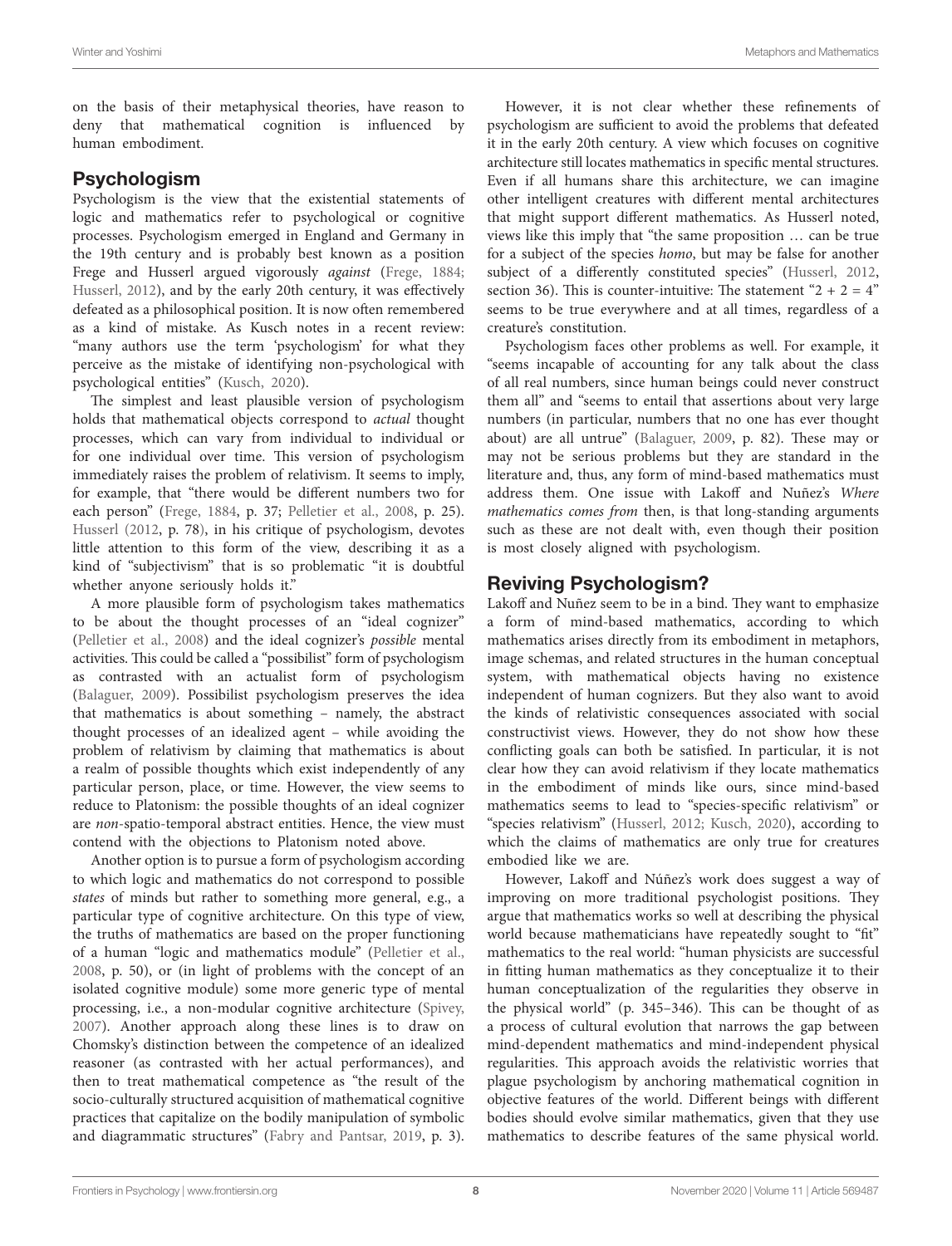The position is thus a form of realism that encompasses not just embodied cognitive processes but also the "regularities in the universe independent of us" (p. 355) that those thought processes are adapted to.

This view is in seeming tension with Lakoff and Núñez's stated aversion to the idea that "the mathematics of physics resides in physical phenomena" (p. 340), though it may be acceptable to them insofar as mathematics is located not in the physical phenomena themselves but in embodied cognitive architectures which evolved to represent those objective regularities in the physical world. This view still faces further challenges (e.g., problems about very large numbers), but it does shows that, even if Lakoff and Núñez are wrong to claim that their view contradicts existing accounts of the ontology of mathematics, they may still have the resources to produce a viable new mind-based approach to mathematical ontology, an embodied form of psychologism. The results of embodied mathematics do not conclusively support this account (in light of the argument of "The Metaphysical Neutrality of Embodied Mathematics Research" section), but, nonetheless, its close alignment with the epistemology of mathematical knowledge may provide some reason to prefer it over alternative accounts.

# EMBODIED MATHEMATICS AND THE EPISTEMOLOGY OF ABSTRACT KNOWLEDGE

In this section, we turn from metaphysics to epistemology, where embodied mathematics is more directly relevant to the philosophical issues (e.g., [Pantsar, 2015\)](#page-13-30). The question of how we come to have knowledge of mathematical truths is intimately tied to the question of how we in fact develop and use abstract knowledge, and some have explicitly argued for a "cognitively informed epistemology of mathematics" ([Pantsar, 2018,](#page-13-32) p. 292). The question of the degree to which mathematical thinking requires metaphor has been independently raised in cognitive linguistics and conceptual metaphor theory. In this section, we critically revisit these questions, urging caution in the philosophical interpretation of existing empirical evidence.

### Are Metaphorical Target Domains Constituted by Source Domains?

The idea that mathematical knowledge cannot exist on its own is fundamental to Lakoff and Nuñez's version of an embodied philosophy of mathematics. All mathematical knowledge is linked to source domains either directly *via* grounding metaphors or indirectly *via* linking and grounding metaphors. Thus, according to them, we could not have sets or differential equations without the relevant source domains. On this view, metaphors are *constitutive* of mathematical concepts. This taps into an issue that has been widely discussed within the literature on cognitive linguistics, which is whether target domains are constituted by source domain information.

In this section, we draw a distinction between the view that metaphors are *constitutive* of their target domains (i.e., thinking about the abstract target domain cannot exist without metaphor) and the view that metaphors are *conducive* for target domain thinking (i.e., metaphors change or help aspects of the way target domains are conceptualized, but the target domain is cognitively realized at least partially without metaphorical mappings). Often, characterizations of metaphor theory use language that is not precise enough to establish whether a constitutive or conducive view of metaphor is held. For example, [Gibbs and Berg \(1999](#page-12-45), p. 618) note that "Several kinds of evidence from psycholinguistics supports the idea that embodied metaphors underlie people's understanding of abstract concepts." While there is indeed evidence for the idea that metaphor facilitate people's understanding of abstract concepts (as reviewed in "Empirical Evidence for Embodied Mathematic" section), it is not clear that metaphors "exhaust" abstract concepts. The notion that metaphors "underlie" concepts could mean that they provide helpful means of accessing those concepts, or it could mean that those concepts require the metaphor in order to exist in the first place. This is an important distinction that is masked by saying that metaphors "underlie" or "ground" abstract concepts.

Several authors have questioned the idea that metaphors are, in fact, constitutive of target domain knowledge. [Barsalou](#page-11-13)  [\(1999](#page-11-13), p. 600) discussed the metaphor ANGER Is HEATED FLUID IN A CONTAINER (evidenced by such English expressions as "he blew his stacks" and "I am boiling with anger"), about which he said:

Knowing only that anger is like liquid exploding from a container hardly constitutes an adequate concept. If this is all that people know, they are far from having an adequate understanding of anger.

On top of that, [Barsalou \(1999\)](#page-11-13) noted that the idea of a "mapping," inherent to conceptual metaphor theory, appears to logically necessitate the existence of two domains. Specifically, he noted that "a concrete domain cannot be mapped systematically into an abstract domain that has no content" (p. 600).

There is clearly evidence showing that thinking about abstract domains automatically engages concrete source domain knowledge in a way that is predicted by conceptual metaphor theory ([Gibbs, 1994;](#page-12-4) [Boroditsky and Ramscar, 2002;](#page-11-0) [Gibbs](#page-12-46)  [et al., 2004;](#page-12-46) [Casasanto and Boroditsky, 2008\)](#page-11-4). However, the fact that metaphors become activated in particular thought processes do not say that metaphors are *necessary* for such thought (see also [Murphy, 1996,](#page-13-38) [1997](#page-13-39)).

In a similar fashion to [Barsalou \(1999\)](#page-11-13), [Haser \(2005](#page-12-47), p. 157) discusses the metaphor ARGUMENT Is WAR. She points out that the idea, central to an embodied view of metaphor, that metaphors are acquired through environmental correlations, such as noticing similarities between arguments and fights, "presupposes an antecedent conception of what arguments are otherwise the purported ability to experience 'correlations' between the two domains appears wholly mysterious."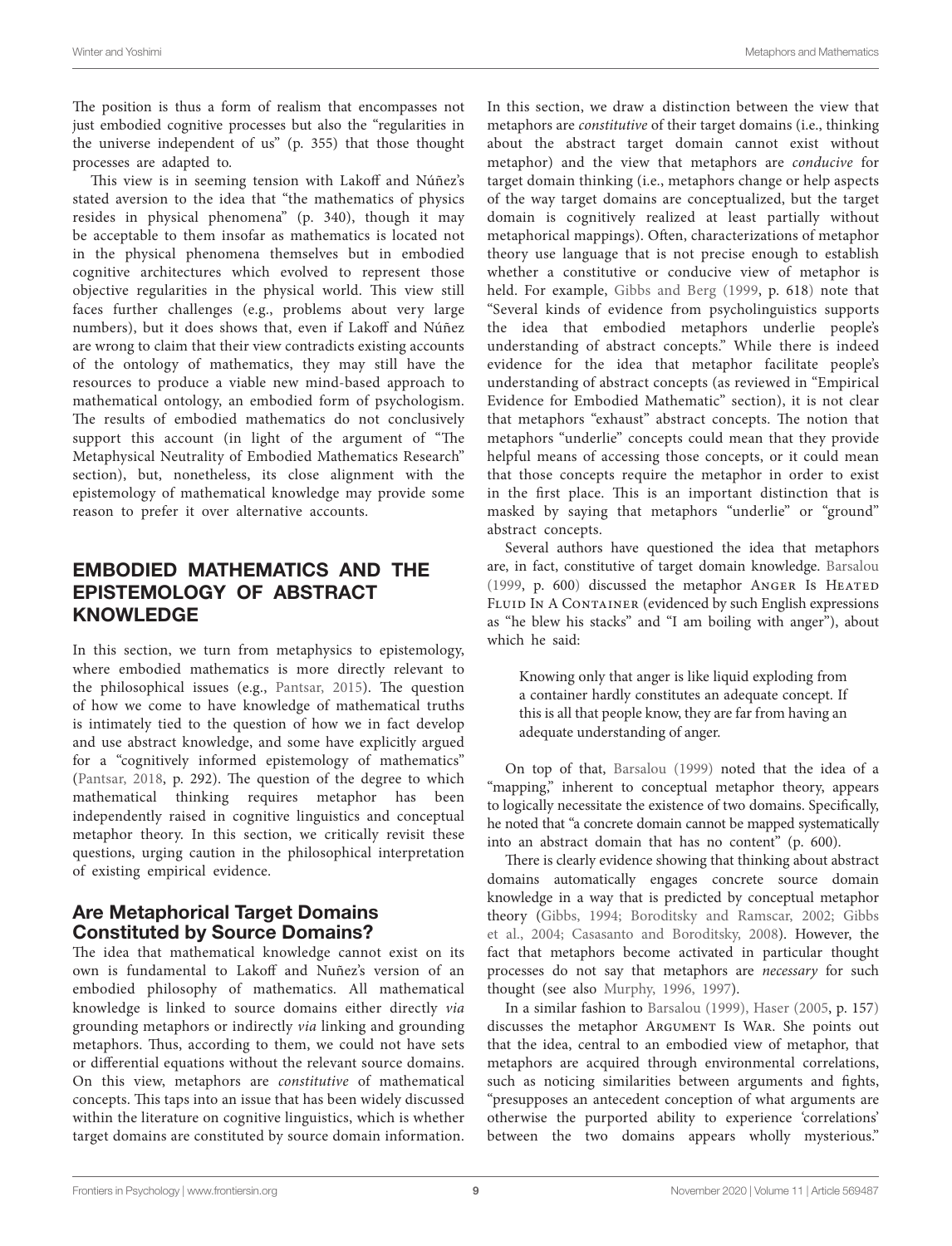In a response to this concern, [Kertész and Rákosi \(2009\)](#page-12-48) note that most of the writing in [Lakoff and Johnson's \(1980\)](#page-12-3) original work actually argues for partiality of mapping, i.e., a metaphor may concretize or embellish a particular target domain but does not fully exhaust the target domain. It seems that this partiality was largely given up for *Where mathematics comes from*, as well as for the related philosophical work presented in *Philosophy in the flesh* ([Lakoff and Johnson, 1999\)](#page-12-49). Thus, similar to [Haser \(2005\),](#page-12-47) [Kertész and Rákosi \(2009\)](#page-12-48) suggest that target domain knowledge does exist independently of metaphor, but it is incomplete with metaphor filling in gaps by mapping structures from a richer source domain. This is precisely what we mean when we say that metaphors are *conducive* rather than *constitutive* of target domain thinking.

It is also important to stress that the theoretical move by Lakoff and Nuñez to disallow the target domain a cognitive status on its own is at odds with how metaphor is usually treated in empirical research. Take for example, [Thibodeau](#page-13-40)  [and Boroditsky's \(2011\)](#page-13-40) seminal experiment which showed that describing crime with the metaphorical frame of a Beast leads participants to make different policy recommendations than if crime is described as a Virus. The idea that two different source domains highlight some elements of the target domain at the expense of others ("framing") is based on the premise that people have some knowledge about the target domain to begin with. Similarly, we would not want to say that because there are metaphors such as Love Is A Journey, people have no other way of conceptualizing love without metaphor. Yet, this is precisely the reasoning step that Lakoff and Núñez undertake in *Where mathematics comes from* when they argue that mathematical objects have no existence without metaphor.

Future research would need to show to what extent thinking about abstract concepts is in fact, *constituted* by metaphor. The available empirical evidence clearly shows that metaphor changes reasoning and may also aid acquisition ([Casasanto](#page-11-14)  [and de Bruin, 2019](#page-11-14)), but none of this directly supports the conclusion that reasoning and concept acquisition could not happen without these metaphors, even if reasoning without metaphor would be impoverished. More problematically for embodied mathematics is the fact that the available empirical evidence has failed to find a concrete link between mathematical achievement and thinking about numbers spatially ([Cipora and Nuerk, 2013;](#page-12-26) [Cipora et al., 2015,](#page-12-27) [2016,](#page-11-3) [2018](#page-12-28)). In fact, some studies have even found that stronger spatial-numerical associations are associated with *worse* mathematical ability ([Kramer et al., 2018\)](#page-12-50). At least on the surface, this evidence is at odds with the idea that the mental number line (which is part of Lakoff and Nuñez's 4Gs) plays a formative role in mathematical thought. Alternatively, the results by [Kramer et al.](#page-12-50)  [\(2018\)](#page-12-50) could be interpreted as being consistent with a role of the number line in scaffolding mathematical concepts, which is left behind later, for example, at the expense of more abstract symbolic representations.

It is also important to point out that for many researchers in the general cognitive science literature, metaphor is not considered to be the primary cognitive support of abstract representations. How people come to have abstract concepts is one of the key challenges of cognitive science [\(Kousta et al.,](#page-12-51)  [2011;](#page-12-51) [Vigliocco et al., 2013;](#page-13-41) [Borghi et al., 2017](#page-11-15); [Bolognesi and](#page-11-16)  [Steen, 2018;](#page-11-16) [Lupyan and Winter, 2018](#page-12-52)). Most researchers in this field acknowledge that there are multiple aspects of our cognition that support abstract concepts, and a large number of people think that a lot of abstract knowledge is represented in a linguistic format ([Lupyan and Winter, 2018\)](#page-12-52). This is not to say that metaphor is not important for abstract thought, but the empirical literature clearly shows that it is not the only factor to consider.

To clarify: we do not mean to say that metaphors are not important for abstract thought – the available empirical evidence (see "Empirical Evidence for Embodied Mathematic") clearly suggests that they are. We thus do not question the idea that metaphors are functionally relevant for some aspects of our mental lives, such as making it easier to think about particular topics or facilitating the acquisition of particular concepts; however, such a view is a far shot from saying that concepts *cannot* be thought without metaphor, which is indeed a claim that is hard to address with empirical evidence. Lakoff and Núñez's argumentative move to disallow mathematics any existence of its own rests on the idea that certain aspects of abstract thought cannot exist without metaphors, and it is precisely this aspect of conceptual metaphor theory that has little empirical support at this stage.

Finally, it should be emphasized again that while there is abundant evidence for embodied effects in mathematical thinking, much of the existing literature is focused on relatively low-level number concepts and at most, simple arithmetical computation [\(McCrink et al., 2007;](#page-13-10) [Knops et al., 2009;](#page-12-15) [Marghetis et al.,](#page-13-11)  [2014\)](#page-13-11). Some insightful work has investigated more abstract concepts, such as limits and infinity, using gesture analysis [\(Marghetis and Núñez, 2013](#page-13-19)), and there also is evidence for embodied representations of more abstract concepts coming from the analysis of classroom discourse ([Staats and Batteen,](#page-13-5)  [2009\)](#page-13-5). However, these strands of evidence for the embodiment of more abstract mathematical processes are observational, with more experimental work needed that goes beyond low-level mathematics to do justice to Lakoff and Núñez's key contribution. To make this possible, more experimental research needs to study the cognition of professional mathematicians, as has been done in only very few studies so far ([Cipora et al., 2016](#page-11-3)).

### Lack of Empirical Evidence for More Complex Aspects of Metaphor Theory

In response to [Rakova's \(2002\)](#page-13-42) critique of their philosophical work, [Johnson and Lakoff \(2002\)](#page-12-33) point out that their position rests on a firm body of empirical evidence supporting the idea that the mind is embodied. This argument extends to Lakoff and Núñez's *Where mathematics comes from*. However, just because *some* aspects of metaphor theory have been empirically confirmed, we should not think that *all* of metaphor theory is backed up by empirical evidence.

For example, [Haser \(2005\)](#page-12-47) discusses the idea that complex metaphors, such as THEORIES ARE BUILDINGS, are built from primary metaphors [\(Grady, 1997](#page-12-53)), a key component of conceptual metaphor theory that has conceptual parallels in Lakoff and Núñez's work how grounding metaphors (such as the 4G's) allow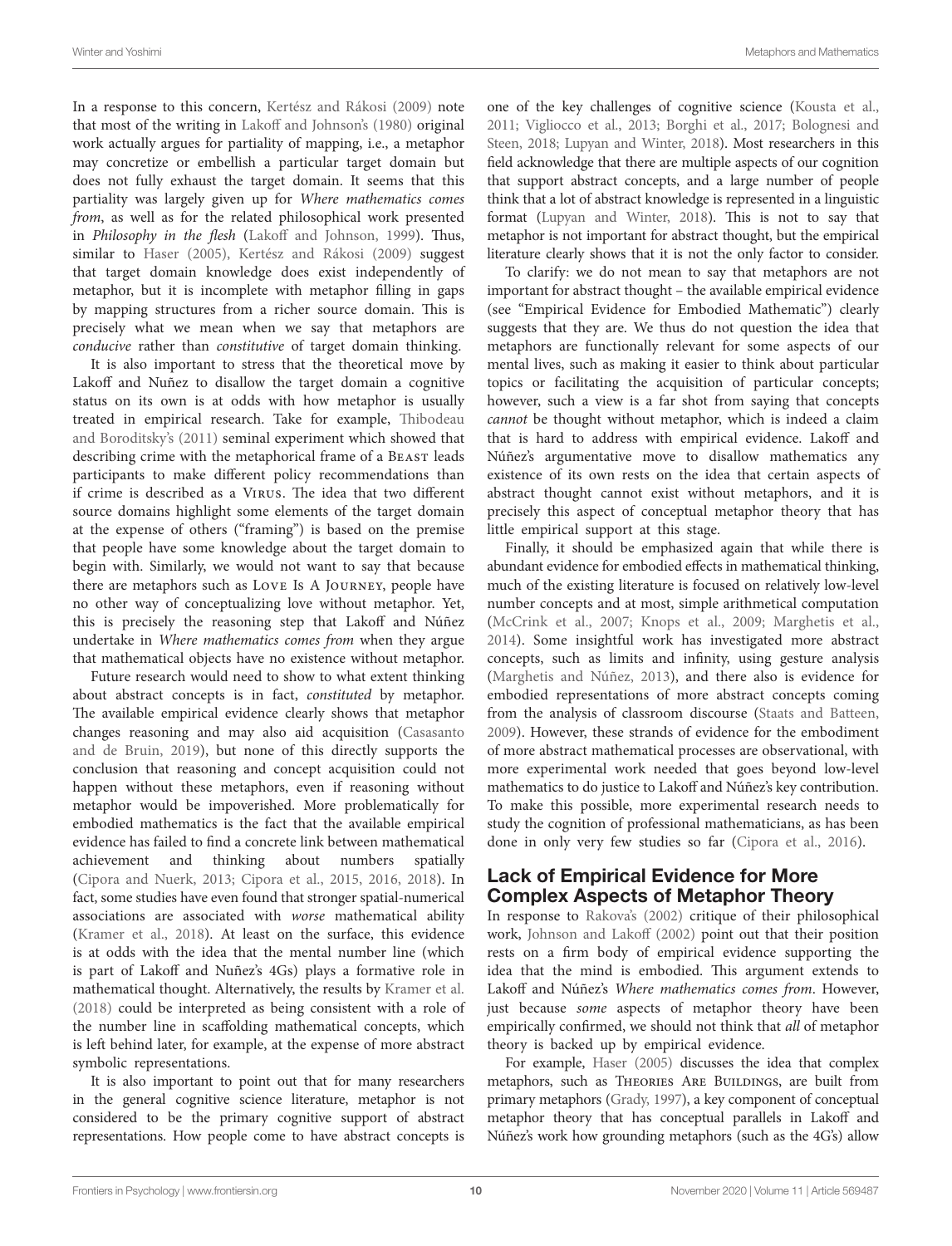building up a larger cognitive edifice of mathematical thought through the extension of linking metaphors. Although theoretically appealing, none of these ideas have been tested directly, as discussed by [Haser \(2005\)](#page-12-47). Similarly, the idea that our understanding of infinity rests on some form of metaphorical mapping is theoretically appealing and has fruitfully been applied within philosophy of mathematics [\(Pantsar, 2015](#page-13-30)). However, there are, at present, no direct empirical investigations of this topic that we are aware of. This is not a fault of Lakoff and Núñez's work and its extensions, which is intended to be theoretical. It is equally an issue with the experimental research, which tends to focus on those issues that allow formulating simple experiments, which is often easier to do for simple numerical representations and low-level arithmetic. Devising experiments that test the idea that our understanding of infinity rests on aspectual thinking, or that our understanding of sets rests on containers, is a much harder task. From this perspective, Lakoff and Núñez's book can be seen as a call for experimental researchers to tackle more abstract aspects of mathematical thinking. The book is rife with hypotheses and conjectures to be tested experimentally that would help move the field of embodied mathematical cognition research away from exclusively focusing on basic number concepts.

The arguments developed above put pressure on the claim that metaphor is constitutive for abstract thinking, including mathematical thinking, which is another aspect of metaphor theory that is in further need of empirical investigation. However, conversely, our discussion leaves open the possibility that there are metaphors that are not only conducive of abstract thought but also constitutive of it. Further empirical work testing these questions, in coordination with philosophical work in the relevant areas of epistemology, is needed to make progress on these issues.

#### **CONCLUSION**

Embodied approaches to numerical and mathematical thought have produced an impressive array of results, which promise

#### **REFERENCES**

- <span id="page-11-1"></span>Andres, M., Ostry, D. J., Nicol, F., and Paus, T. (2008). Time course of number magnitude interference during grasping. *Cortex* 44, 414–419. doi: [10.1016/j.](https://doi.org/10.1016/j.cortex.2007.08.007) [cortex.2007.08.007](https://doi.org/10.1016/j.cortex.2007.08.007)
- <span id="page-11-7"></span>Balaguer, M. (2009). "Realism and anti-realism in mathematics" in *Philosophy of mathematics*. ed. A. Irvine (Amsterdam: Elsevier), 35–101.
- <span id="page-11-11"></span>Balaguer, M. (2014). A guide for the perplexed: what mathematicians need to know to understand philosophers of mathematics. *Math. Intell.* 36, 3–8. doi: [10.1007/s00283-013-9406-4](https://doi.org/10.1007/s00283-013-9406-4)
- <span id="page-11-12"></span>Balaguer, M. (2018). "Fictionalism in the philosophy of mathematics" in *The Stanford Encyclopedia of Philosophy (Fall 2018)*. ed. E. N. Zalta (Palo Alto, CA: Metaphysics Research Lab, Stanford University).
- <span id="page-11-2"></span>Barner, D., Alvarez, G., Sullivan, J., Brooks, N., Srinivasan, M., and Frank, M. C. (2016). Learning mathematics in a visuospatial format: a randomized, controlled trial of mental abacus instruction. *Child Dev.* 87, 1146–1158. doi: [10.1111/cdev.12515](https://doi.org/10.1111/cdev.12515)
- <span id="page-11-13"></span>Barsalou, L. W. (1999). Perceptual symbol systems. *Behav. Brain Sci.* 22, 577–660. doi: [10.1017/s0140525x99002149](https://doi.org/10.1017/s0140525x99002149)

<span id="page-11-8"></span>Benacerraf, P. (1973). Mathematical truth. *J. Philos.* 70, 661–679. doi: [10.2307/2025075](https://doi.org/10.2307/2025075)

<span id="page-11-6"></span>Bender, A., and Beller, S. (2012). Nature and culture of finger counting: diversity and representational effects of an embodied cognitive tool. *Cognition* 124, 156–182. doi: [10.1016/j.cognition.2012.05.005](https://doi.org/10.1016/j.cognition.2012.05.005)

to yield new insights into the nature of mathematical knowledge and even mathematics itself. However, in both cases, we urge caution. The empirical results are strictly speaking neutral with respect to the ontological status of mathematical objects, and the available empirical evidence may only show that metaphor is conductive to abstract thought, rather than constitutive of it. In addition, we have warned against treating conceptual metaphor theory as a whole as empirically confirmed when only some parts of it rest on empirical evidence. However, all of this points to exciting new directions for research in the cognitive science and philosophy of mathematics. Existing work on the embodied representation of number could be extended to more abstract domains of mathematics. Studies could be designed to test the difference between the "constitutive" and "conducive" views of metaphor. The revival of psychologism outlined above could be further developed in order to see how it fares with respect to the full battery of counter-arguments that might be made against it. In these and other ways, our hope is to motivate a closer integration between accounts of how mathematical thinking actually unfolds, what mathematical objects are, how we come to have knowledge of them, and how to experimentally probe this knowledge.

#### AUTHOR CONTRIBUTIONS

BW and JY co-developed the argument and co-wrote the manuscript. Both the authors contributed to the article and approved the submitted version.

#### ACKNOWLEDGMENTS

We are grateful to Mark Balaguer, Penelope Maddy, and David Jennings for discussions of earlier drafts of this text and to the referees for valuable feedback.

- <span id="page-11-16"></span>Bolognesi, M., and Steen, G. (2018). Editors' introduction: abstract concepts: structure, processing, and modeling. *Top. Cogn. Sci.* 10, 490–500. doi: [10.1111/](https://doi.org/10.1111/tops.12354) [tops.12354](https://doi.org/10.1111/tops.12354)
- <span id="page-11-15"></span>Borghi, A. M., Binkofski, F., Castelfranchi, C., Cimatti, F., Scorolli, C., and Tummolini, L. (2017). The challenge of abstract concepts. *Psychol. Bull.* 143, 263–292. doi: [10.1037/bul0000089](https://doi.org/10.1037/bul0000089)
- <span id="page-11-0"></span>Boroditsky, L., and Ramscar, M. (2002). The roles of body and mind in abstract thought. *Psychol. Sci.* 13, 185–189. doi: [10.1111/1467-9280.00434](https://doi.org/10.1111/1467-9280.00434)
- <span id="page-11-9"></span>Bourget, D., and Chalmers, D. J. (2014). What do philosophers believe? *Philos. Stud.* 170, 465–500. doi: [10.1007/s11098-013-0259-7](https://doi.org/10.1007/s11098-013-0259-7)
- <span id="page-11-5"></span>Bowin, J. (2007). "Aristotelian infinity in Oxford Studies" in *Ancient philosophy*. ed. D. Sedley (Oxford, UK: Oxford University Press), 233–250.
- <span id="page-11-10"></span>Bueno, O. (2013). "Nominalism in the philosophy of mathematics" in *The Stanford encyclopedia of philosophy*. ed. E. N. Zalta (Palo Alto, CA: Metaphysics Research Lab, Stanford University).
- <span id="page-11-4"></span>Casasanto, D., and Boroditsky, L. (2008). Time in the mind: using space to think about time. *Cognition* 106, 579–593. doi: [10.1016/j.cognition.2007.03.004](https://doi.org/10.1016/j.cognition.2007.03.004)
- <span id="page-11-14"></span>Casasanto, D., and de Bruin, A. (2019). Metaphors we learn by: directed motor action improves word learning. *Cognition* 182, 177–183. doi: [10.1016/j.](https://doi.org/10.1016/j.cognition.2018.09.015) [cognition.2018.09.015](https://doi.org/10.1016/j.cognition.2018.09.015)
- <span id="page-11-3"></span>Cipora, K., Hohol, M., Nuerk, H. -C., Willmes, K., Brożek, B., Kucharzyk, B., et al. (2016). Professional mathematicians differ from controls in their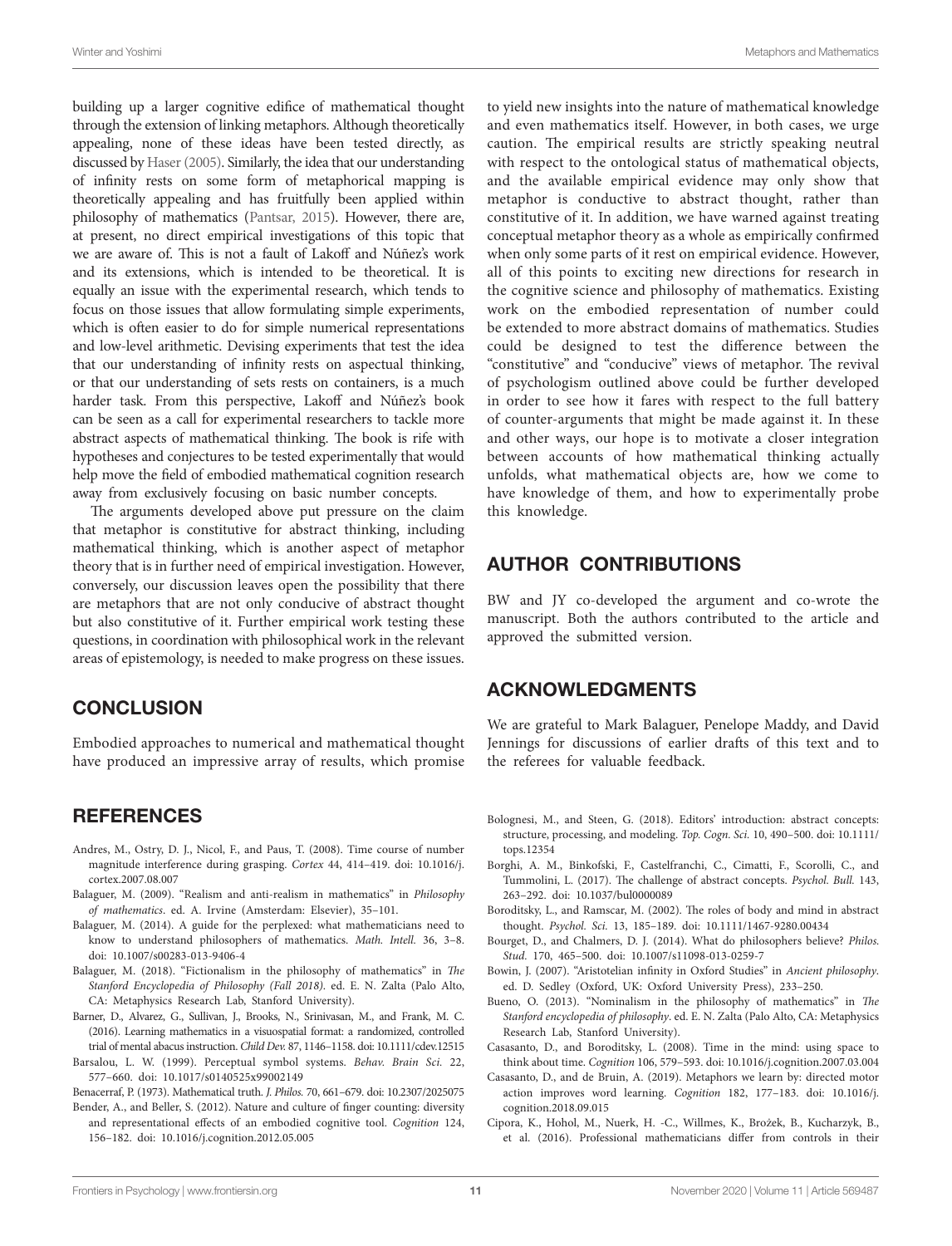spatial-numerical associations. *Psychol. Res.* 80, 710–726. doi: [10.1007/](https://doi.org/10.1007/s00426-015-0677-6) [s00426-015-0677-6](https://doi.org/10.1007/s00426-015-0677-6)

- <span id="page-12-26"></span>Cipora, K., and Nuerk, H. -C. (2013). Is the SNARC effect related to the level of mathematics? No systematic relationship observed despite more power, more repetitions, and more direct assessment of arithmetic skill. *Q. J. Exp. Psychol.* 66, 1974–1991. doi: [10.1080/17470218.2013.772215](https://doi.org/10.1080/17470218.2013.772215)
- <span id="page-12-27"></span>Cipora, K., Patro, K., and Nuerk, H. -C. (2015). Are spatial-numerical associations a cornerstone for arithmetic learning? The lack of genuine correlations suggests no. *Mind Brain Educ.* 9, 190–206. doi: [10.1111/](https://doi.org/10.1111/mbe.12093) [mbe.12093](https://doi.org/10.1111/mbe.12093)
- <span id="page-12-28"></span>Cipora, K., Schroeder, P. A., Soltanlou, M., and Nuerk, H. -C. (2018). "More space, better mathematics: is space a powerful tool or a cornerstone for understanding arithmetic?" in *Visualizing mathematics*. eds. K. S. Mix and M. T. Battista (Berlin: Springer), 77–116.
- <span id="page-12-38"></span>Colyvan, M. (2012). *An introduction to the philosophy of mathematics*. Cambridge, UK: Cambridge University Press.
- <span id="page-12-40"></span>Colyvan, M., and Zalta, E. N. (1999). Mathematics: truth and fiction? Review of Mark Balaguer platonism and anti-platonism in mathematics. *Philos. Math.* 7, 336–349.
- <span id="page-12-35"></span>Comrie, B. (1976). *Aspect*. *Vol. 2*. Cambridge, UK: Cambridge University Press.
- <span id="page-12-24"></span>Comrie, B. (2013). "Numeral bases" in *The world atlas of language structures*. eds. M. S. Dryer and M. Haspelmath (Leipzig: Max Planck Institute for Evolutionary Anthropology).
- <span id="page-12-22"></span>Cooperrider, K., and Gentner, D. (2019). The career of measurement. *Cognition* 191:103942. doi: [10.1016/j.cognition.2019.04.011](https://doi.org/10.1016/j.cognition.2019.04.011)
- <span id="page-12-20"></span>Costa, A. J., Silva, J. B. L., Pinheiro-Chagas, P., Krinzinger, H., Lonnemann, J., Willmes, K., et al. (2011). A hand full of numbers: a role for offloading in arithmetics learning? *Front. Psychol.* 2:368. doi: [10.3389/fpsyg.2011.00368](https://doi.org/10.3389/fpsyg.2011.00368)
- <span id="page-12-14"></span>Dehaene, S., Bossini, S., and Giraux, P. (1993). The mental representation of parity and number magnitude. *J. Exp. Psychol. Gen.* 122, 371–396. doi: [10.1037//0096-3445.122.3.371](https://doi.org/10.1037//0096-3445.122.3.371)
- <span id="page-12-21"></span>Domahs, F., Krinzinger, H., and Willmes, K. (2008). Mind the gap between both hands: evidence for internal finger-based number representations in children's mental calculation. *Cortex* 44, 359–367. doi: [10.1016/j.cortex.2007.08.001](https://doi.org/10.1016/j.cortex.2007.08.001)
- <span id="page-12-34"></span>Evans, V., and Green, M. (2006). *Cognitive linguistics: An introduction*. Edinburgh, UK: Edinburgh University Press.
- <span id="page-12-44"></span>Fabry, R. E., and Pantsar, M. (2019). A fresh look at research strategies in computational cognitive science: the case of enculturated mathematical problem solving. *Synthese* 1–43. doi: [10.1007/s11229-019-02276-9](https://doi.org/10.1007/s11229-019-02276-9)
- <span id="page-12-32"></span>Fauconnier, G., and Turner, M. (1998). Conceptual integration networks. *Cogn. Sci.* 22, 133–187. doi: [10.1016/S0364-0213\(99\)80038-X](https://doi.org/10.1016/S0364-0213(99)80038-X)
- <span id="page-12-36"></span>Fausey, C. M., and Matlock, T. (2011). Can grammar win elections? *Polit. Psychol.* 32, 563–574. doi: [10.1111/j.1467-9221.2010.00802.x](https://doi.org/10.1111/j.1467-9221.2010.00802.x)
- <span id="page-12-9"></span>Fay, A. J., and Maner, J. K. (2012). Warmth, spatial proximity, and social attachment: the embodied perception of a social metaphor. *J. Exp. Soc. Psychol.* 48, 1369–1372. doi: [10.1016/j.jesp.2012.05.017](https://doi.org/10.1016/j.jesp.2012.05.017)
- <span id="page-12-31"></span>Fillmore, C. J. (1982). *"Frame semantics" in linguistics in the morning calm*. Seoul: Hanshin Publishing.
- <span id="page-12-13"></span>Fischer, M. H., and Brugger, P. (2011). When digits help digits: spatial–numerical associations point to finger counting as prime example of embodied cognition. *Front. Psychol.* 2:260. doi: [10.3389/fpsyg.2011.00260](https://doi.org/10.3389/fpsyg.2011.00260)
- <span id="page-12-29"></span>Fischer, M. H., and Rottmann, J. (2005). Do negative numbers have a place on the mental number line. *Psychol. Sci.* 47, 22–32.
- <span id="page-12-25"></span>Frank, M. C., and Barner, D. (2012). Representing exact number visually using mental abacus. *J. Exp. Psychol. Gen.* 141:134. doi: [10.1037/a0024427](https://doi.org/10.1037/a0024427)
- <span id="page-12-41"></span>Frege, G. (1884). *The basic laws of arithmetic*. Berkeley, CA: University of California Press.
- <span id="page-12-0"></span>Gallese, V., and Lakoff, G. (2005). The brain's concepts: the role of the sensorymotor system in conceptual knowledge. *Cogn. Neuropsychol.* 22, 455–479. doi: [10.1080/02643290442000310](https://doi.org/10.1080/02643290442000310)
- <span id="page-12-4"></span>Gibbs, R. W. (1994). *The poetics of mind: Figurative thought, language, and understanding*. Cambridge, UK: Cambridge University Press.
- <span id="page-12-1"></span>Gibbs, R. W. (2005). *Embodiment and cognitive science*. Cambridge, UK: Cambridge University Press.
- <span id="page-12-45"></span>Gibbs, R. W., and Berg, E. A. (1999). Embodied metaphor in perceptual symbols. *Behav. Brain Sci.* 22, 617–618. doi: [10.1017/S0140525X99312140](https://doi.org/10.1017/S0140525X99312140)
- <span id="page-12-46"></span>Gibbs, R. W., Lima, P. L. C., and Francozo, E. (2004). Metaphor is grounded in embodied experience. *J. Pragmat.* 36, 1189–1210. doi: [10.1016/j.](https://doi.org/10.1016/j.pragma.2003.10.009) [pragma.2003.10.009](https://doi.org/10.1016/j.pragma.2003.10.009)

<span id="page-12-37"></span>Göbel, S. M., Shaki, S., and Fischer, M. H. (2011). The cultural number line: a review of cultural and linguistic influences on the development of number processing. *J. Cross Cult. Psychol.* 42, 543–565. doi: [10.1177/0022022111406251](https://doi.org/10.1177/0022022111406251)

- <span id="page-12-18"></span>Goldin-Meadow, S. (2005). *Hearing gesture: How our hands help us think*. Cambridge, MA: Harvard University Press.
- <span id="page-12-53"></span>Grady, J. E. (1997). Theories are buildings revisited. *Cogn. Linguist.* 8, 267–290. doi: [10.1515/cogl.1997.8.4.267](https://doi.org/10.1515/cogl.1997.8.4.267)
- <span id="page-12-47"></span>Haser, V. (2005). *Metaphor, metonymy, and experientialist philosophy: Challenging cognitive semantics*. Berlin: Walter de Gruyter.
- <span id="page-12-16"></span>Henik, A., and Tzelgov, J. (1982). Is three greater than five: the relation between physical and semantic size in comparison tasks. *Mem. Cogn.* 10, 389–395. doi: [10.3758/bf03202431](https://doi.org/10.3758/bf03202431)
- <span id="page-12-12"></span>Hubbard, E. M., Piazza, M., Pinel, P., and Dehaene, S. (2005). Interactions between number and space in parietal cortex. *Nat. Rev. Neurosci.* 6, 435–438. doi: [10.1038/nrn1684](https://doi.org/10.1038/nrn1684)
- <span id="page-12-17"></span>Hurewitz, F., Gelman, R., and Schnitzer, B. (2006). Sometimes area counts more than number. *Proc. Natl. Acad. Sci. U. S. A.* 103, 19599–19604. doi: [10.1073/pnas.0609485103](https://doi.org/10.1073/pnas.0609485103)
- <span id="page-12-42"></span>Husserl, E. (2012). *Logical investigations*. *Vol*. *1*. London, UK: Routledge.
- <span id="page-12-23"></span>Ifrah, G. (1998). *The universal history of numbers: From pre-history to the invention of the computer*. London, UK: Collins and Harvill Press.
- <span id="page-12-8"></span>IJzerman, H., and Semin, G. R. (2010). Temperature perceptions as a ground for social proximity. *J. Exp. Soc. Psychol.* 46, 867–873. doi: [10.1016/j.](https://doi.org/10.1016/j.jesp.2010.07.015) [jesp.2010.07.015](https://doi.org/10.1016/j.jesp.2010.07.015)
- <span id="page-12-30"></span>Johnson, M. (1987). *The body in the mind: The bodily basis of meaning, imagination, and reason*. Chicago, IL: University of Chicago Press.
- <span id="page-12-33"></span>Johnson, M., and Lakoff, G. (2002). Why cognitive linguistics requires embodied realism. *Cogn. Linguist.* 13, 245–264. doi: [10.1515/cogl.2002.016](https://doi.org/10.1515/cogl.2002.016)
- <span id="page-12-48"></span>Kertész, A., and Rákosi, C. (2009). Cyclic vs. circular argumentation in the conceptual metaphor theory. *Cogn. Linguist.* 20, 703–732. doi: [10.1515/](https://doi.org/10.1515/COGL.2009.030) [COGL.2009.030](https://doi.org/10.1515/COGL.2009.030)
- <span id="page-12-15"></span>Knops, A., Viarouge, A., and Dehaene, S. (2009). Dynamic representations underlying symbolic and nonsymbolic calculation: evidence from the operational momentum effect. *Atten. Percept. Psychophysiol.* 71, 803–821. doi: [10.3758/APP.71.4.803](https://doi.org/10.3758/APP.71.4.803)
- <span id="page-12-51"></span>Kousta, S. -T., Vigliocco, G., Vinson, D. P., Andrews, M., and Del Campo, E. (2011). The representation of abstract words: why emotion matters. *J. Exp. Psychol. Gen.* 140, 14–34. doi: [10.1037/a0021446](https://doi.org/10.1037/a0021446)
- <span id="page-12-5"></span>Kövecses, Z. (2002). *Metaphor: A practical introduction*. Oxford, UK: Oxford University Press.
- <span id="page-12-50"></span>Kramer, P., Bressan, P., and Grassi, M. (2018). The SNARC effect is associated with worse mathematical intelligence and poorer time estimation. *R. Soc. Open Sci.* 5:172362. doi: [10.1098/rsos.172362](https://doi.org/10.1098/rsos.172362)
- <span id="page-12-43"></span>Kusch, M. (2020). "Psychologism" in *The Stanford Encyclopedia of Philosophy (Spring 2020)*. ed. E. N. Zalta (Palo Alto, CA: Metaphysics Research Lab, Stanford University).
- <span id="page-12-6"></span>Lakoff, G. (2008). "The neural theory of metaphor" in *Cambridge handbook of metaphor and thought*. ed. R. W. Gibbs (Cambridge, UK: Cambridge University Press), 17–38.
- <span id="page-12-7"></span>Lakoff, G. (2012). Explaining embodied cognition results. *Top. Cogn. Sci.* 4, 773–785. doi: [10.1111/j.1756-8765.2012.01222.x](https://doi.org/10.1111/j.1756-8765.2012.01222.x)
- <span id="page-12-3"></span>Lakoff, G., and Johnson, M. (1980). *Metaphors we live by*. Chicago, IL: University of Chicago Press.
- <span id="page-12-49"></span>Lakoff, G., and Johnson, M. (1999). *Philosophy in the flesh: The embodied mind and its challenge to western thought*. New York: Basic Books.
- <span id="page-12-11"></span>Lakoff, G., and Núñez, R. E. (2000). *Where mathematics comes from: How the embodied mind brings mathematics into being*. New York: Basic Books.
- <span id="page-12-10"></span>Landau, M. J. (2017). *Conceptual metaphor in social psychology: The poetics of everyday life*. London: Routledge.
- <span id="page-12-2"></span>Landau, M. J., Meier, B. P., and Keefer, L. A. (2010). A metaphor-enriched social cognition. *Psychol. Bull.* 136, 1045–1067. doi: [10.1037/a0020970](https://doi.org/10.1037/a0020970)
- <span id="page-12-39"></span>Linnebo, Ø. (2018). "Platonism in the philosophy of mathematics" in *The Stanford Encyclopedia of Philosophy (Spring 2018)*. ed. E. N. Zalta (Palo Alto, CA: Metaphysics Research Lab, Stanford University).
- <span id="page-12-52"></span>Lupyan, G., and Winter, B. (2018). Language is more abstract than you think, or, why aren't languages more iconic? *Philos. Trans. R. Soc. Lond. Ser. B Biol. Sci.* 373:20170137. doi: [10.1098/rstb.2017.0137](https://doi.org/10.1098/rstb.2017.0137)
- <span id="page-12-19"></span>Marghetis, T. (2015). Every number in its place: the spatial foundations of calculation and conceptualization. [PhD Thesis]. UC San Diego.